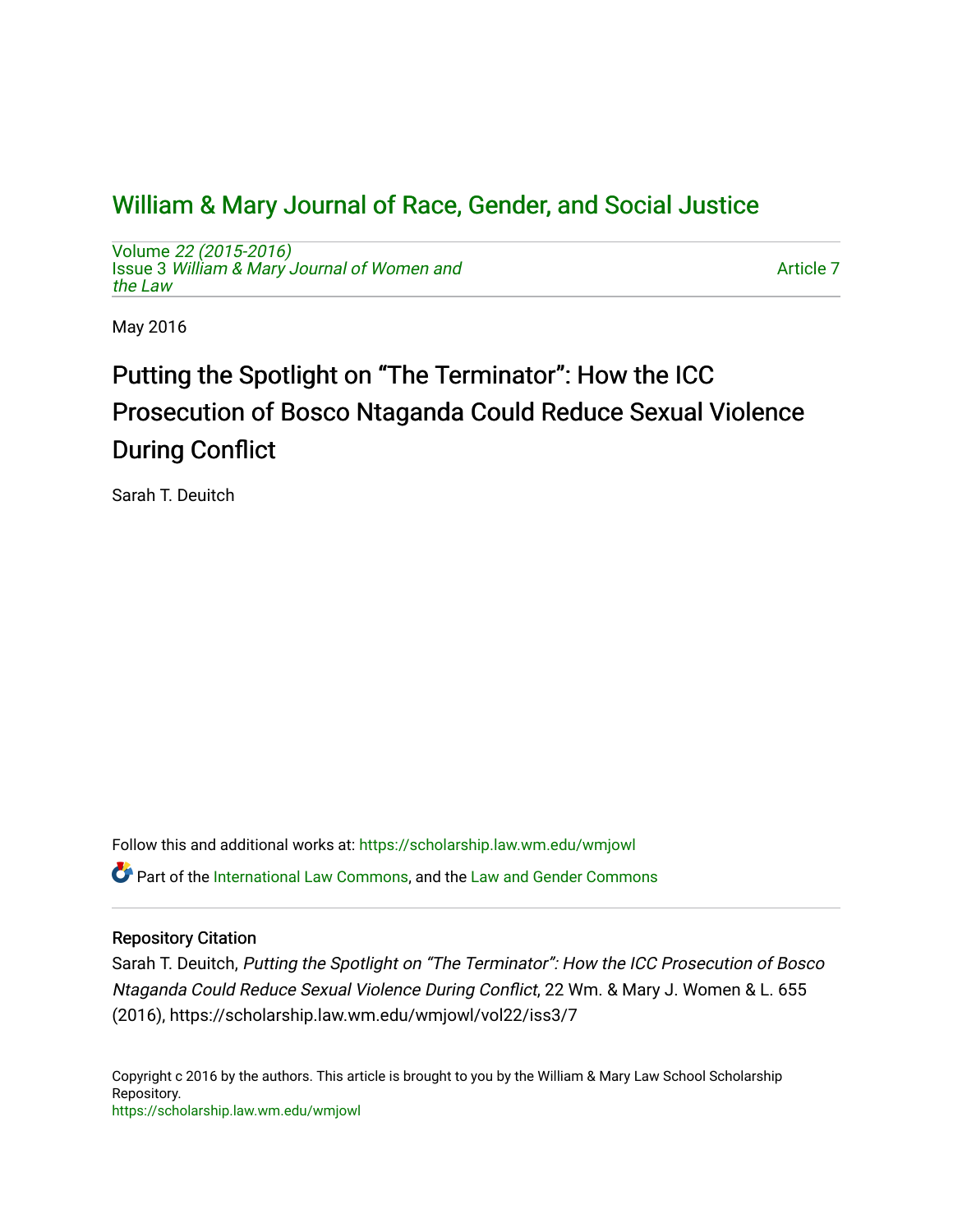## PUTTING THE SPOTLIGHT ON "THE TERMINATOR": HOW THE ICC PROSECUTION OF BOSCO NTAGANDA COULD REDUCE SEXUAL VIOLENCE DURING CONFLICT

**INTRODUCTION** 

- I. BACKGROUND: SEXUAL VIOLENCE DURING CONFLICT
	- *A. History and Justifications of Sexual Violence During Conflict*
	- *B. Changing International Views on Sexual Violence in Conflict*
	- *C. Sexual Violence in the Democratic Republic of the Congo 1. The Modern History*
		- *2. The Impact of Conflict*
		- *3. Impunity as a Contributing Factor*
		- *4. Efforts to Improve the Democratic Republic of the Congo*
- II. INTERNATIONAL LAW: SEXUAL VIOLENCE DURING CONFLICT
	- *A. The Role of the International Criminal Court*
	- *B. Significant Cases Involving Sexual Violence During Conflict*
		- *1. International Criminal Tribunal for Rwanda*
		- *2. International Criminal Court*
		- *3. International Criminal Tribunal for the Former Yugoslavia*
	- *C. Other Difficulties in Prosecuting Sexual Violence in an International Court*
- III. SIGNIFICANCE OF THE ICC CASE AGAINST BOSCO NTAGANDA
	- *A. Bosco Ntaganda in the Democratic Republic of the Congo*
		- *1. Rise to Power*
		- *2. Ntaganda's Actions as Militia Leader*
		- *3. ICC Charges Against Ntaganda*
	- *B. Individual Significance: Practical Implications*
		- *1. Expressive Value of a Sexual Violence–Focused Case*
		- *2. Example Against Impunity for Sexual Violence*
		- *3. Giving Victims a Voice*
		- *4. Logistically*
	- *C. Learning from Prior Cases in the Ntaganda Trial*
	- *D. Potential Impact and Legacy of the Ntaganda Trial*
		- *1. ICC: Strong Sexual Violence Prosecution Precedent*
			- *2. Domestic Impact on the Democratic Republic of the Congo*

*3. Impact on the International Community* CONCLUSION—NOW IS THE TIME FOR CHANGE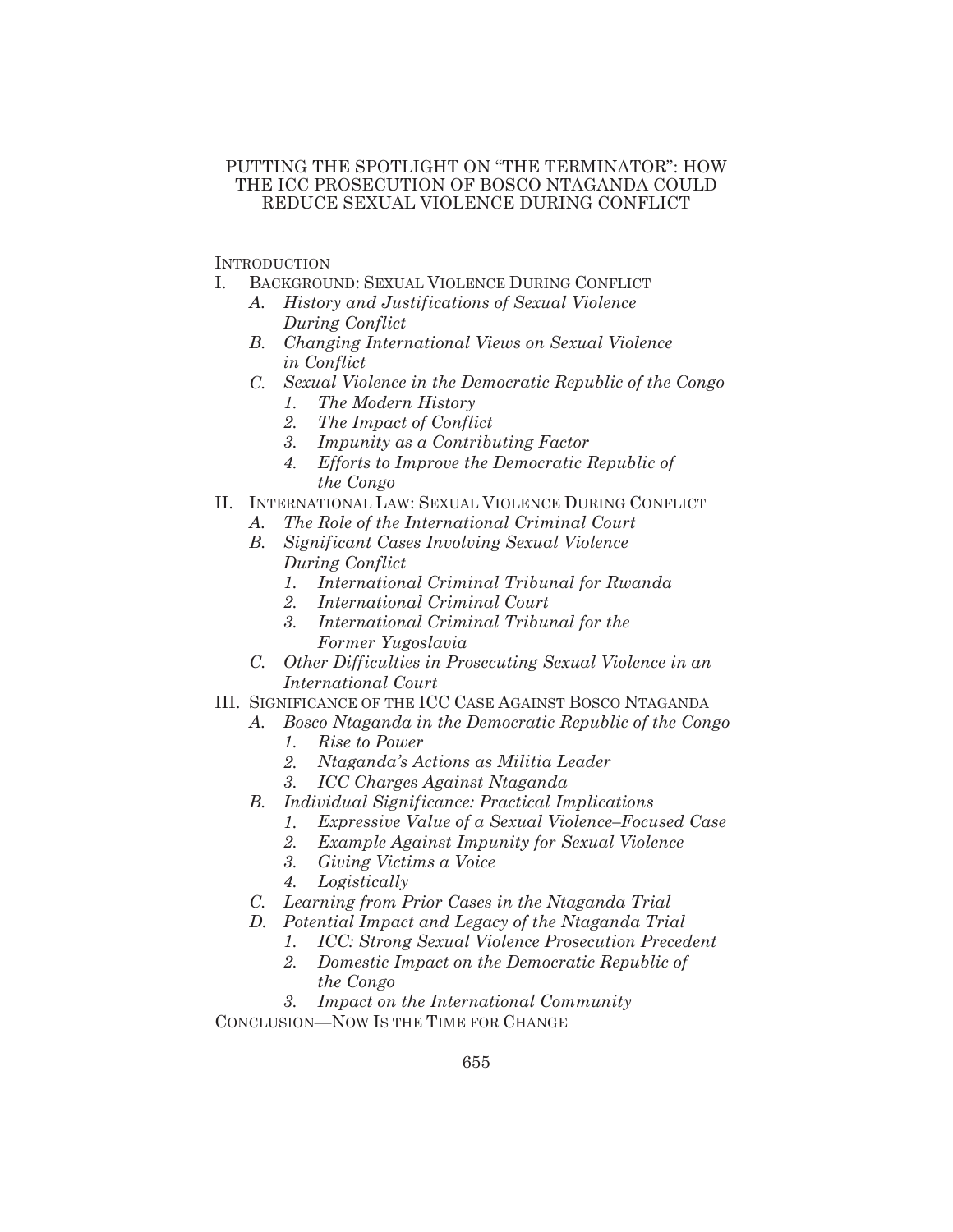#### **INTRODUCTION**

The past two and a half decades have seen increasingly brutal conflict in the Democratic Republic of the Congo (DRC). Ethnic tensions and limited natural resources have contributed to the growth of rebel militia and unruly national armies—particularly in the East which compete for land, resources, and soldiers. Seemingly endless clashes between these groups leave no person in the DRC untouched. Women bear some of the most horrific of the war's consequences through nonstop sexual violence and gender-motivated crimes committed by all sides.

One individual who has played a role in almost every army in the DRC conflict is Bosco Ntaganda, known as "The Terminator." From the Rwandan Patriotic Front, to the Congolese national army, to his own created militia—M23—and others in between, Ntaganda led tens of thousands of men to sow fear in the hearts of the women of the DRC and to ruthlessly commit sexual crimes. Nine years after the International Criminal Court first issued a warrant for his arrest, Ntaganda surrendered.<sup>1</sup> However, the consequences of the crimes he committed and the attitudes and impunity he fostered in his men may never be erased. It is essential that the ICC fully and effectively prosecute Ntaganda for his sexually violent crimes in order to not only obtain justice for his countless past victims but also to prevent the making of future victims, whether by the hands of those Ntaganda trained or those who similarly take advantage of conflict to rise through military ranks as he did.

The first section of this Note addresses the historical background of, and various justifications for, sexual violence during conflict throughout the world, as well as the modern changing international norms. The first section pays specific attention to the development of conflict-related sexual violence in the Democratic Republic of the Congo, as well as the complicated web of factors that create a culture of impunity for the offenders. The second section discusses relevant international law and significant international criminal cases that bear on the prospects or likely outcome of the Ntaganda case. The third section specifically analyzes the potential of the International Criminal Court case against Bosco Ntaganda to reinforce the changing international prohibition against sexual violence in conflict. This Note does not purport to set out the legal argument for Ntaganda's conviction, but sets out a normative social argument for why the ICC should focus on prosecuting the sexual crime charges.

<sup>1.</sup> *See ICC: Congolese Warlord to Go to Trial*, HUM. RTS. WATCH (June 9, 2014), http://www.hrw.org/news/2014/06/09/icc-congolese-warlord-go-trial [http://perma.cc/FQD3 -KE7S].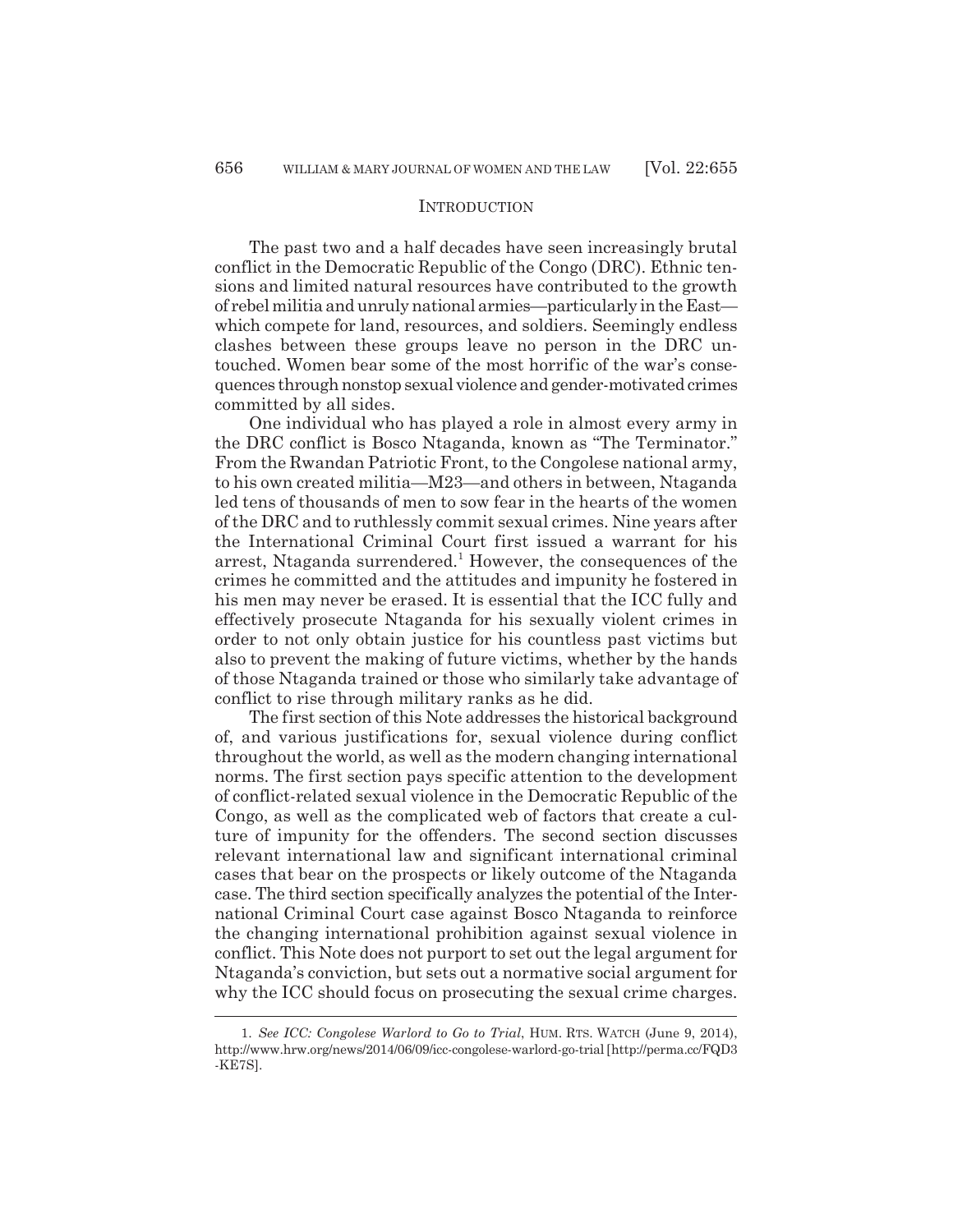## I. BACKGROUND: SEXUAL VIOLENCE DURING CONFLICT

## *A. History and Justifications of Sexual Violence During Conflict*<sup>2</sup>

From the earliest records of history, women have been victims of war alongside men: "men are killed and women are often raped, beaten and raped, or raped and killed."<sup>3</sup> There is evidence of widespread sexual violence against women during conflicts, from Ancient Greece to the Crusades.<sup>4</sup> Even the Bible appears to condone and encourage sexual violence against women during conflict: "For I [God] will gather all the nations against Jerusalem to battle, and the city shall be taken and the houses plundered and the women raped."<sup>5</sup> In more recent periods of human history, sexual violence has persisted, "[f]rom rapes of black slave women and Shoshone Indian women before, during, and after the Civil War to the infamous 'Rape of Nanking . . . . "<sup>6</sup> Just as old as war and sexual violence during war is the impunity for such acts and "failure to punish the  $[offenders]$ ," $^7$  and therefore the lack of justice for the victims.

Acts of sexual violence committed during the American Revolution shed light on the specific characteristics of sexual violence during a conflict, as opposed to peacetime.<sup>8</sup> Soldiers on both sides of the Revolution had direct means to commit their crimes and committed

<sup>2.</sup> It is important to note that "sexual violence in conflict" and "wartime rape" are not the same thing. "Sexual violence" broadly encompasses any sort of violent—or threatening—sexual act including rape, sexual slavery, forced prostitution, genital mutilation, forcing one individual to rape another, and sexual humiliation. Elizabeth D. Heineman, *Introduction: The History of Sexual Violence in Conflict Zones, in SEXUAL VIOLENCE IN* CONFLICT ZONES: FROM THE ANCIENT WORLD TO THE ERA OF HUMAN RIGHTS 1, 2 (Elizabeth D. Heineman ed., 2011). Similarly, "conflict" is a broader term than "war" because it includes conflicts in which war has not been officially declared, as well as acts committed in the area of the conflict—by soldiers or civilians—rather than limiting the scope to military acts of sexual violence. *See id.* Therefore, "sexual violence during conflict" is a much more appropriate term for the purpose of this Note.

<sup>3.</sup> Eileen Meier, *Prosecuting Sexual Violence Crimes During War and Conflict: New Possibilities for Progress*, 10 INT'L LEGAL THEORY 83, 84 (2004).

<sup>4.</sup> Patricia A. Broussard, *Repair Versus Rejuvenation: The Condition of Vaginas as a Proxy for the Societal Status of Women*, 9 SEATTLE J. SOC. JUST. 935, 944 (2011); *see also* Kelly D. Askin, *Prosecuting Wartime Rape and Other Gender-Related Crimes Under International Law: Extraordinary Advances, Enduring Obstacles*, 21BERKELEY J. INT'L L. 288, 297 (2003) ("History is replete with reports of women being raped, sexually enslaved, impregnated, sexually mutilated, and subjected to myriad other forms of sexual violence during periods of armed conflict, mass violence, occupation, resistance, and transition.").

<sup>5.</sup> *Zechariah* 14:2 (English Standard Version); *see also* Broussard, *supra* note 4, at 944.

<sup>6.</sup> Broussard, *supra* note 4, at 945.

<sup>7.</sup> *Id.* at 943–44.

<sup>8.</sup> *See* Sharon Block, *Rape in the American Revolution: Process, Reaction, and Public Re-Creation*, *in* SEXUAL VIOLENCE IN CONFLICT ZONES:FROM THE ANCIENT WORLD TO THE ERA OF HUMAN RIGHTS 25, 25–38 (Elizabeth D. Heineman ed., 2011).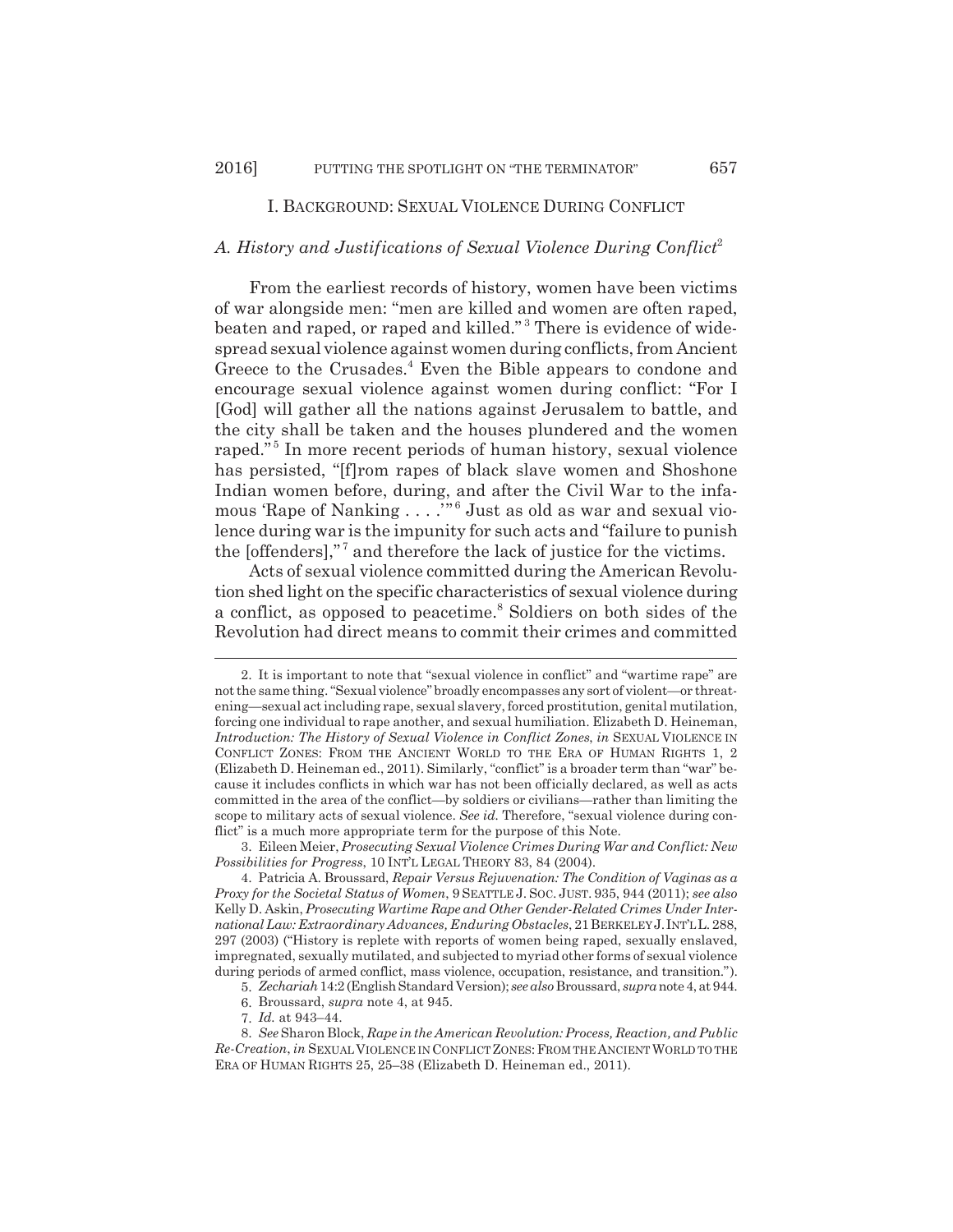them with relative impunity.<sup>9</sup> They utilized their military authority to command women to open their doors or follow them to another location, forcing the women into situations in which they were assaulted.10 Perhaps even more relevant to the modern day is that the Revolutionary soldiers used their weapons to threaten women.<sup>11</sup> This is particularly significant: a soldier does not need to use brute force or other means to commit these acts but has a weapon already in his hand to aid him.<sup>12</sup> This not only makes sexually violent crimes easier to commit during conflict, but often more brutal. Equally relevant to today is that often these crimes were committed—or at least began—in open view, and the soldiers justified their acts by classifying the victims as supporters of the enemy.<sup>13</sup>

There have been many justifications for sexual violence throughout history. Though they are often interrelated, the notions of property, power, "boys will be boys," war booty, terror, and destruction of the enemy developed and evolved in some sense over time. Historically,14 women were essentially the "property" of their father or husband, making them legitimate property or spoils of war after a defeat.15 The sexual violence committed against women was thus a crime against the "owner"—the husband or father—and was a reward to a victor in battle.<sup>16</sup> During the Middle Ages, "unrestricted sexual access to vanquished women" incentivized soldiers to fight well and conquer towns and cities.<sup>17</sup>

Once customary law began to frown on sexual violence, such acts were not directly encouraged but were ignored by commanders who thought sexual violence made men better soldiers.18 Sexual violence during the eighteenth to early twentieth centuries was characterized as a lack of military discipline, revenge, or inevitable side effects of war that "were rarely punished."<sup>19</sup> By the twenty-first century, sexual

<sup>9.</sup> *See id.* at 27. There were "more than [900] incidents of sexual coercion" from 1700 to 1820 in British America, including about 60 cases in which the alleged attacker was a member of the military. *Id.* Only 24 of those military cases were prosecuted. *Id.*

<sup>10.</sup> *Id.*

<sup>11.</sup> *Id.* at 27–28.

<sup>12.</sup> *Id.* at 28.

<sup>13.</sup> *Id.* (Two British officers accused of rape in 1776 said that their victim " 'was a Yankee whore or a Yankee bitch, and it was no great matter."").

<sup>14.</sup> Here I specifically refer to early history, though the idea of women as the property of men is still prevalent in some cultures to this day.

<sup>15.</sup> Askin, *supra* note 4, at 296.

<sup>16.</sup> Broussard, *supra* note 4, at 945.

<sup>17.</sup> Askin, *supra* note 4, at 296.

<sup>18.</sup> *Id.* (Many of the commanders "believed sexual violence before a battle increased the soldiers' aggression or power cravings and that rape after a battle was a well-deserved reward, a chance to release tensions and relax.").

<sup>19.</sup> Askin, *supra* note 4, at 296; Broussard, *supra* note 4, at 945.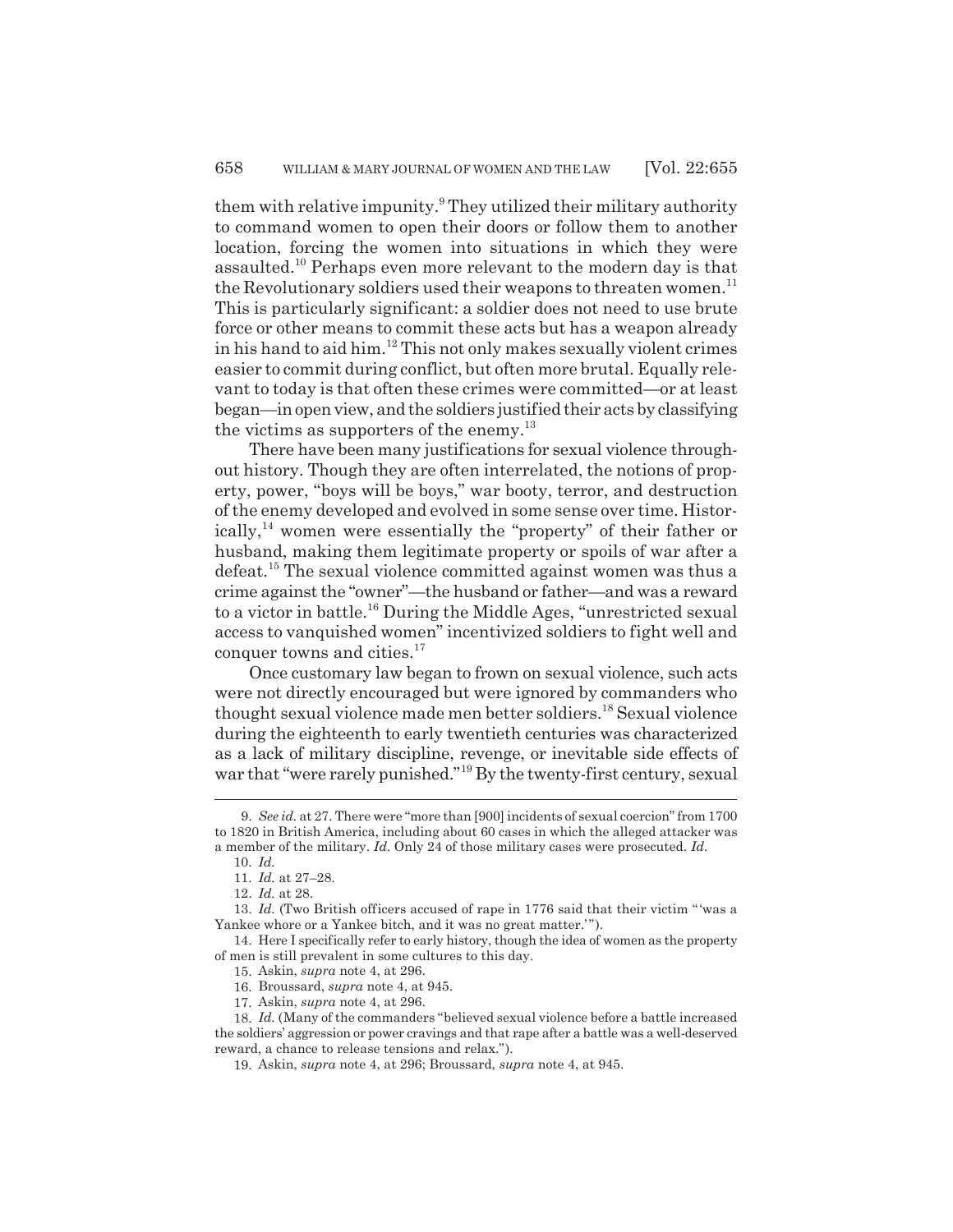violence during conflict became not only an exertion of power and control by one individual over another, $20$  but it was also used to exert military power and demonstrate national pride for the purpose of terrorizing, demoralizing, and humiliating the opposing side.<sup>21</sup>

#### *B. Changing International Views on Sexual Violence in Conflict*

It is clear that the international community today is no longer the same one that used to quietly endorse the rape of women as booty. Though there have been many justifications for sexual violence in armed conflict, sexual violence is no longer considered justified in the modern age. As an international community, sexual violence is not something to let slide in the name of sovereignty. Though there may be some concerns about moral colonialism, this is one area in which international norms should outweigh those concerns.

[T]he laws of warfare have both implicitly and explicitly prohibited the rape of combatants and noncombatants for centuries. Increasingly, this prohibition extends to other forms of sexual violence, including sexual slavery, forced impregnation, forced maternity, forced abortion, forced sterilization, forced marriage, forced nudity, sexual molestation, sexual mutilation, sexual humiliation, and sex trafficking. $22$ 

Customary humanitarian law, essentially the law of war, fundamentally prohibits conflicting groups from targeting civilians and requires that warring parties "make continuous efforts to spare [civilians] from harm to the maximum extent possible." 23 Additionally, domestic legal systems in the world almost universally prohibit rape, making such a prohibition *jus cogens*. 24 Crucial to the prosecution of humanitarian law violations is the imposition of individual or superior criminal responsibility<sup>25</sup> on the perpetrators and/or their

<sup>20.</sup> *See* Broussard, *supra* note 4, at 945.

<sup>21.</sup> Meier, *supra* note 3, at 87–88.

<sup>22.</sup> Askin, *supra* note 4, at 305.

<sup>23.</sup> *Id.* at 289; Geneva Convention Relative to the Protection of Civilian Persons in Time of War art. 3, Aug. 12, 1949, 75 U.N.T.S. 287 [hereinafter Geneva Convention] (this convention was intended to universally serve to protect civilians in times of armed conflict).

<sup>24.</sup> *Jus cogens* is customary international law, which is binding on all states, regardless of their own domestic laws. *See* David S. Mitchell, *The Prohibition of Rape in International Humanitarian Law as a Norm of* Jus Cogens*: Clarifying the Doctrine*, 15 DUKE J. COMP. & INT'L L. 219, 247 (2005) (detailing the *jus cogens* prohibiting rape).

<sup>25.</sup> Superior responsibility "is not limited to war crimes," but extends to "crimes against humanity and genocide." Askin, *supra* note 4, at 326.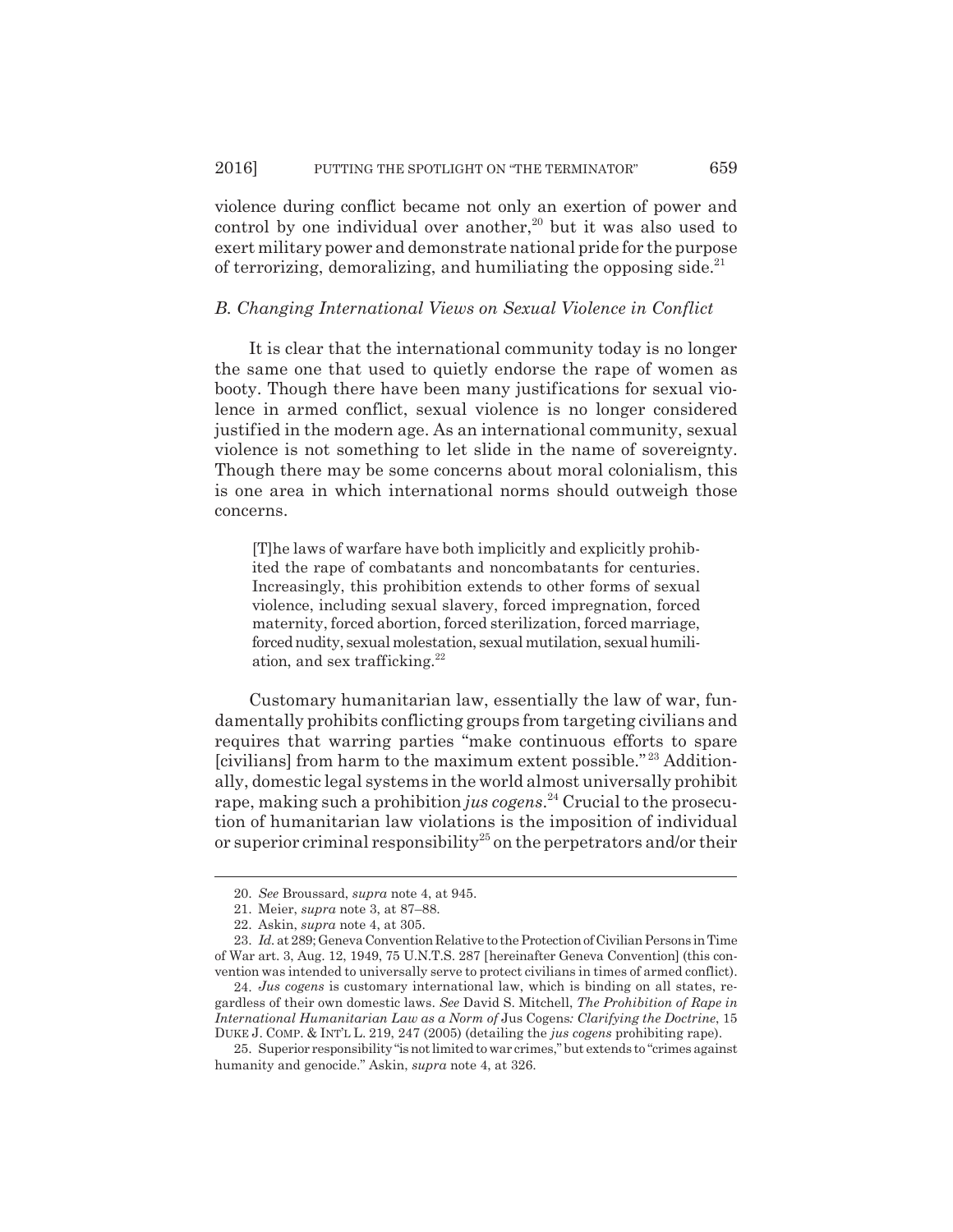superiors who encouraged the criminal acts or failed to appropriately prevent them or punish them afterward.<sup>26</sup>

The Fourth Geneva Convention of 1949 explicitly forbade rape during armed conflict, $^{27}$  but qualified the crime as one of honor rather than a serious human rights violation: "[w]omen shall be especially protected against any attack on their honour, in particular against rape, enforced prostitution, or any form of indecent assault."<sup>28</sup> This undermines the integrity of a woman for her own sake by phrasing the crime only based on her societal value and ignores the individual, social, and cultural impacts of such a crime.<sup>29</sup> This essentially means that the worst crimes against women are those upon their honor; those crimes are not discussed in terms of the specific impact on the women themselves or their right to bodily integrity or choice, but the discussion solely of honor clearly establishes that the worst crimes against a woman are really those affecting her family and status.

The 1993 Declaration on the Elimination of Violence Against Women defined gender crimes as "any act of gender-based violence that results in, or is likely to result in, physical, sexual or psychological harm or suffering to women, including threats of such acts, coercion or arbitrary deprivation of liberty, whether occurring in public or in private life." 30 The UN General Assembly adopted the Convention's Declaration on the Elimination of Violence Against Women in 1993.31 Article 2 of the Declaration recognizes the physical and psychological components of violence against women.32 Perhaps more significantly, it recognizes that the perpetrators of these crimes can be not only within the family or community but can be the states themselves that actively perpetrate or passively condone such actions.<sup>33</sup>

The modern international criminal tribunals for the former Yugoslavia and for Rwanda, as well as the International Criminal Court, have been critical parties in the development of international law prohibiting sexual violence during conflict.<sup>34</sup> The DRC's status

<sup>26.</sup> *Id.* at 289.

<sup>27.</sup> Geneva Convention, *supra* note 23, art. 27.

<sup>28.</sup> *Id.*

<sup>29.</sup> Stephanie K. Wood, *A Woman Scorned for the "Least Condemned" War Crime: Precedent and Problems with Prosecuting Rape as a Serious War Crime in the International Criminal Tribunal for Rwanda*, 13 COLUM. J. GENDER & L. 274, 282–83 (2004).

<sup>30.</sup> G.A. Res. 48/104, art. 1, Declaration on the Elimination of Violence Against Women (Dec. 20, 1993).

<sup>31.</sup> Bronwyn Winter, *International Versus Transnational? The Politics of Prefixes in Feminist International Relations*, *in* CONFLICT-RELATED SEXUAL VIOLENCE: INTERNATIONAL LAW, LOCAL RESPONSES 15, 28 (Tonia St. Germain & Susan Dewey eds., 2012).

<sup>32.</sup> *Id.* 33. *See id.*

<sup>34.</sup> *See infra* Part II.B.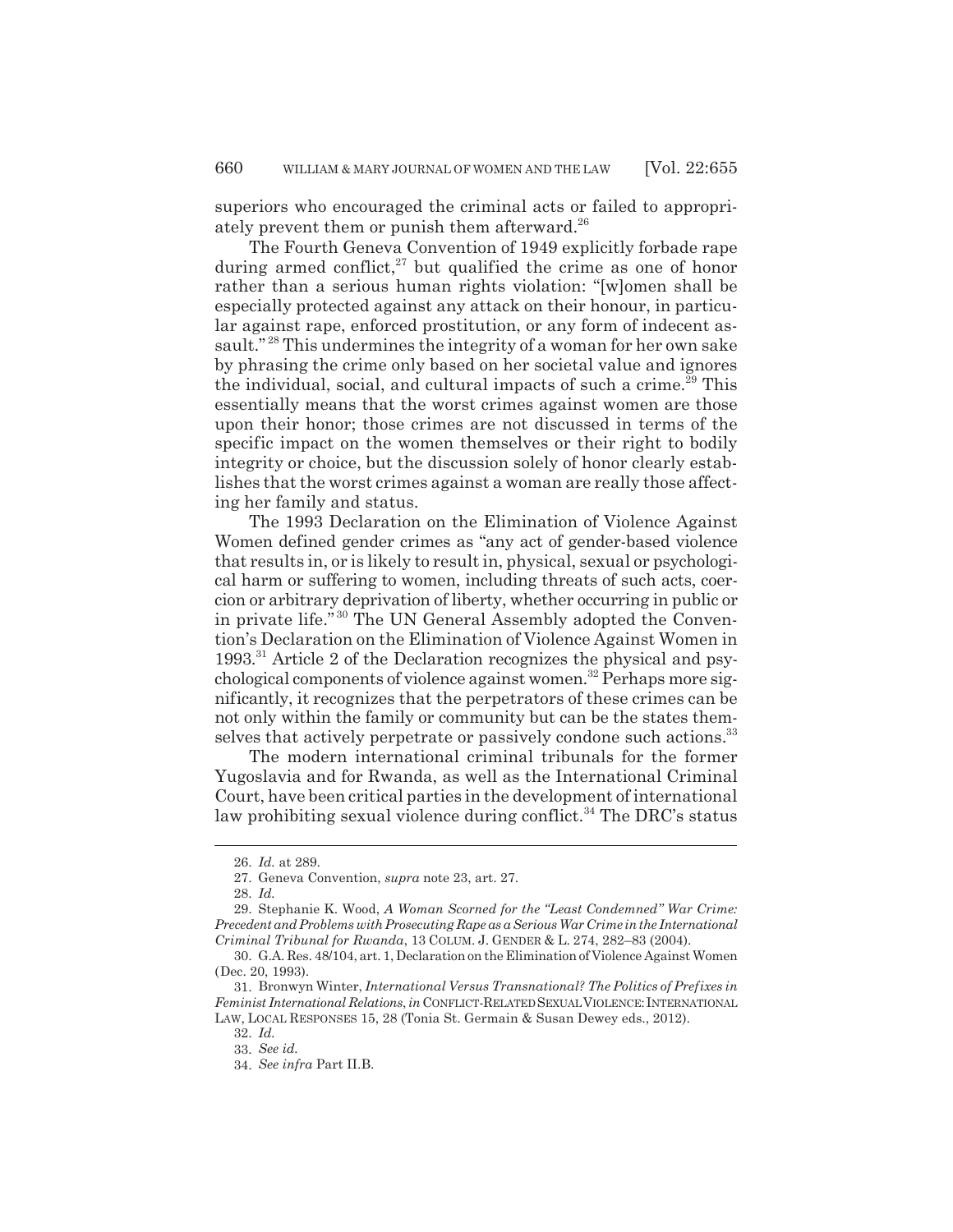as a State Party member of the Rome Statute places it under the jurisdiction of the ICC, which applies the Rome Statute and customary international law.35 Though there is a distinction between international armed conflicts and non-international armed conflicts, the ICC has jurisdiction over cases arising from both types of conflict.<sup>36</sup> Some scholars have advocated for a dismantling or reduction of this distinction in order to appropriately punish crimes committed in civil wars.37 However, the international community has not embraced such a drastic change that would severely limit a nation's sovereignty.<sup>38</sup> The ICC has specific jurisdiction over the Ntaganda case because the DRC president referred the "situation." <sup>39</sup>

## *C. Sexual Violence in the Democratic Republic of the Congo*

#### *1. The Modern History*

The complex and tumultuous modern history of the DRC with constantly shifting military and government groups has left countless victims. Soldiers and militia are not the only victims in these conflicts; they are not even the most at-risk victims. Instead, women and girls are being actively targeted in armed conflict.<sup>40</sup> Major General Patrick Cammaert, the former commander of the UN Peacekeeping Mission in the DRC, perhaps said it best in 2008: "'it has probably become more dangerous to be a woman than a soldier in an armed conflict.'" <sup>41</sup>

In October 1996, the armed rebel group *Alliance des forces démocratiques du Congo* (AFDL)<sup>42</sup> moved from Eastern Congo<sup>43</sup> through

41. Sparling, *supra* note 40, at 33 (address made at the 5916th meeting of the United Nations Security Council regarding Resolution 1820 on Women and Peace and Security).

42. Gaelle Breton-Le Goff, *Ending Sexual Violence in the Democratic Republic of the Congo*, 34 FLETCHER F. WORLD AFF. 13,15 (2010).

<sup>35.</sup> *See infra* Part II.A.

<sup>36.</sup> *See infra* Part II.A.

<sup>37.</sup> Askin, *supra* note 4, at 290.

<sup>38.</sup> *See* Rogier Bartels, *Timelines, Borderlines and Conflicts: The Historical Evolution of the Legal Divide Between International and Non-International Armed Conflicts*, 91 INT'L REV. OF THE RED CROSS 35, 65 (2009).

<sup>39.</sup> *See ICC: Congolese Warlord to Go to Trial*, *supra* note 1.

<sup>40.</sup> Laura Sparling, *Creating Second-Class Citizens at Home and Targets Abroad: A Feminist Analysis of Protection in the Use of Force*, *in* CONFLICT-RELATED SEXUAL VIOLENCE: INTERNATIONAL LAW, LOCAL RESPONSES 33, 33 (Tonia St. Germain & Susan Dewey eds., 2012). This Note focuses on sexual violence against women in conflict. However, the author does not intend to minimize the horrific attacks on men. That topic has been thoroughly addressed in numerous scholarly articles. *See, e.g.*, Valorie K. Vojdik, *Sexual Violence Against Men and Women in War: A Masculinities Approach*, 14NEV.L.J. 923, 923 (2013) (discussing cases of sexual violence against men).

<sup>43.</sup> Destabilization in the Eastern Congo allowed the AFDL to grow in power. *See* JANIE L. LEATHERMAN, SEXUAL VIOLENCE AND ARMED CONFLICT 120 (2011). The AFDL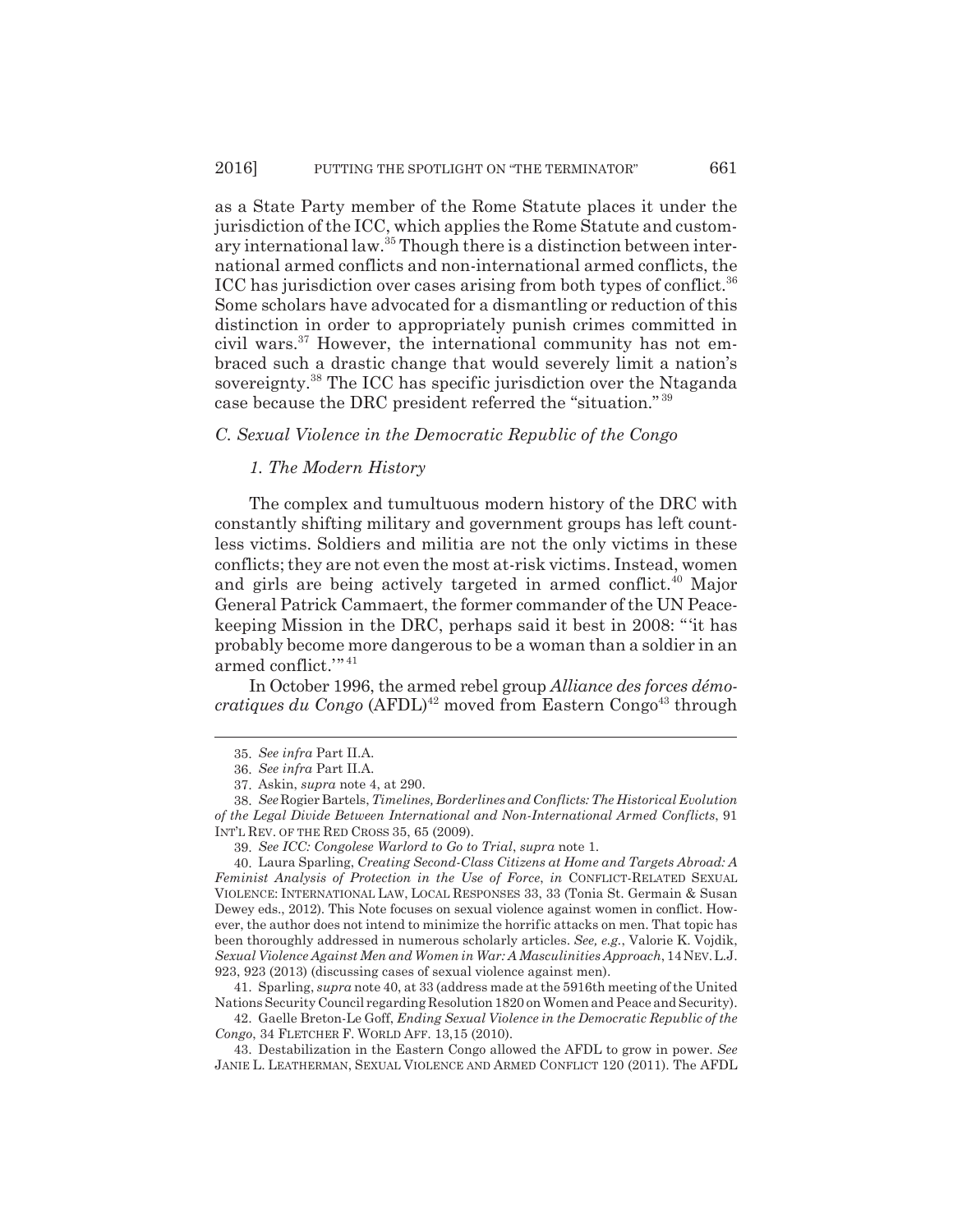the DRC with the support of Rwanda and Uganda, eventually claiming power over the government in Kinshasa, DRC, in May 1997.<sup>44</sup> Not only did the rebel army and its supporters commit acts of sexual violence against women as it moved into the capital, but the retreating Mobutu government regime<sup> $45$ </sup> and DRC army personnel raped and abducted women.<sup>46</sup> The new regime did not improve upon the actions of the old; instead, Laurent-Desire Kabila, the AFDL leader, and his men oppressed, attacked, tortured, and committed sexual violence against women.47 Perhaps due to the relative ease with which he took power over the government, now-President Kabila actively sought out and punished those who supported or even associated with antigovernment individuals or "the enemy." 48 When Kabila asked the Rwandans and Ugandans to leave the DRC in August 1998, they resisted and even more violence erupted, leading to the second Congo war<sup>49</sup> and Africa's first "world war" due to the multinational involvement.50 Amid this conflict, the *Rassemblement Congolais pour la Démocratie* (RCD) quickly emerged.<sup>51</sup>

The RCD and other regional groups<sup> $52$ </sup> clashed in near-constant violence in which all groups tried to weaken alleged civilian supporters of other groups by engaging in vast and systematic sexually violent attacks.53 Furthermore, when Rwandan and Ugandan forces tried to quash the RCD in Kisangani, DRC, both groups specifically attacked Congolese women, who were the unfortunate victims caught in the middle of this rivalry.<sup>54</sup> The RCD began to collapse, highlighting

was formed largely due to the exodus of Hutu militia fleeing neighboring Rwanda after the genocide; they then joined up with anti-government Congolese militia and rearmed. Jeanelle Ferril, *A Call for New Justice: Victims of Sexual Violence in Africa's Internal Conflicts*, 4 FIU L. REV. 333, 342 (2008).

<sup>44.</sup> Breton-Le Goff, *supra* note 42, at 15; LEATHERMAN, *supra* note 43, at 120.

<sup>45.</sup> The Mobutu government was plagued by rampant sexual violence. Breton-Le Goff, *supra* note 42, at 14. Not only did it know of the sexual violence problems throughout the country, but senior government officials who should have been examples of good behavior and civic morality also committed sexually violent acts. *Id.*

<sup>46.</sup> *Id.* at 15.

<sup>47.</sup> *Id.*

<sup>48.</sup> *See id.* This was especially prevalent after the creation of the anti-governmental militias or Mayi-Mayi in 1998. *See id.*

<sup>49.</sup> This war has continued since 1998, involving multiple countries thirsty for the Congo's (Eastern Congo and the DRC) resources, which has also inspired foreign nations' involvement. LEATHERMAN, *supra* note 43, at 122. The DRC specifically is a significant mining resource for tantalum and cassiterite, which are indispensable for making circuits in high-end electronic goods. Diane A. Desiero, *Leveraging International Economic Tools to Confront Child Soldiering*, 43 N.Y.U. J. INT'L L. & POL. 338, 368 (2011).

<sup>50.</sup> LEATHERMAN, *supra* note 43, at 121.

<sup>51.</sup> Breton-Le Goff, *supra* note 42, at 15.

<sup>52.</sup> Such as the *Interahamwe*, Hutu militias, and Burundian rebels. *Id.*

<sup>53.</sup> *Id.*

<sup>54.</sup> *Id.* at 16.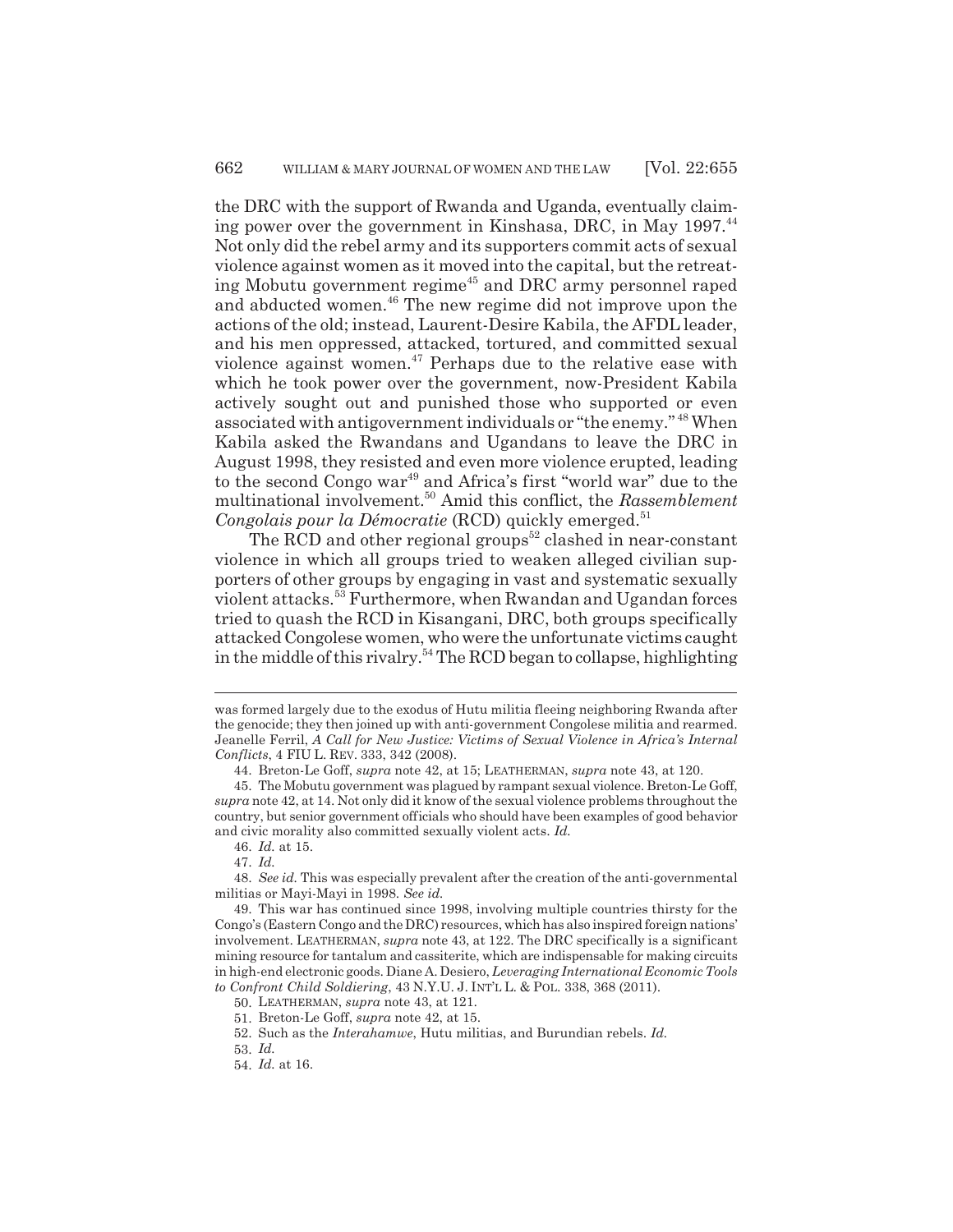the instability in the region and the ever-present threat to women<sup>55</sup> as groups rising in power celebrated, and groups falling in power retaliated, against the civilian population with systematic and extreme, often sexual, violence.56

In 2001, President Kabila was assassinated and succeeded by his son Joseph.<sup>57</sup> The Pretoria Accord peace agreements in 2002 dictated that neighboring troops leave the DRC<sup>58</sup> and attempted "to create a coalition government and to incorporate" militia members into the DRC military, which had limited success.59 Not all rebels and militia members joined the army, and of those who did, many, including Bosco Ntaganda,<sup>60</sup> later left and joined or created new armed groups. $61$  The conflict in the region officially ended in July 2003, but the DRC remains unstable and violent. $62$ 

## *2. The Impact of Conflict*

Since 1996, the near-constant conflict and continued insecurity in the region of the DRC has provided many opportunities for the government, military, and militia to commit acts of sexual violence against women.<sup>63</sup> The chaos and disorganization that plague the area as rebel groups push forward and retreat create a constant state of instability.<sup>64</sup> The government cannot, or does not want to, maintain control of the situation, and even has its own participants in the atrocities.<sup>65</sup> The fighting in the DRC is characteristic of post-Cold War conflicts that localize violence into small areas, neighbor against neighbor, when rebel groups are unable to expand their power over large areas of land.<sup>66</sup> However, the resource richness of the DRC exacerbates the fighting because, unlike resource-poor states, the militia and rebel groups have something of value to fight over. $67$ 

<sup>55.</sup> *Id.* at 15–16.

<sup>56.</sup> *Id.* at 16.

<sup>57.</sup> Broussard, *supra* note 4, at 947.

<sup>58.</sup> *Id.*

<sup>59.</sup> Breton-Le Goff, *supra* note 42, at 16.

<sup>60.</sup> *See ICC: Congolese Warlord to Go to Trial, supra* note 1; *see also DR Congo: M23 Rebels Committing War Crimes*, HUM. RTS. WATCH (Sept. 11, 2012), http://www.hrw .org/news/2012/09/11/dr-congo-m23-rebels-committing-war-crimes [http://perma.cc/8PPX -9KTG].

<sup>61.</sup> Breton-Le Goff, *supra* note 42, at 16.

<sup>62.</sup> Ferril, *supra* note 43, at 343.

<sup>63.</sup> Breton-Le Goff, *supra* note 42, at 16.

<sup>64.</sup> *Id.*

<sup>65.</sup> *See id.*

<sup>66.</sup> LEATHERMAN, *supra* note 43, at 24.

<sup>67.</sup> *See id.* at 110; *see also* Desiero, *supra* note 49, at 368 (noting the DRC's highly sought after mineral resources).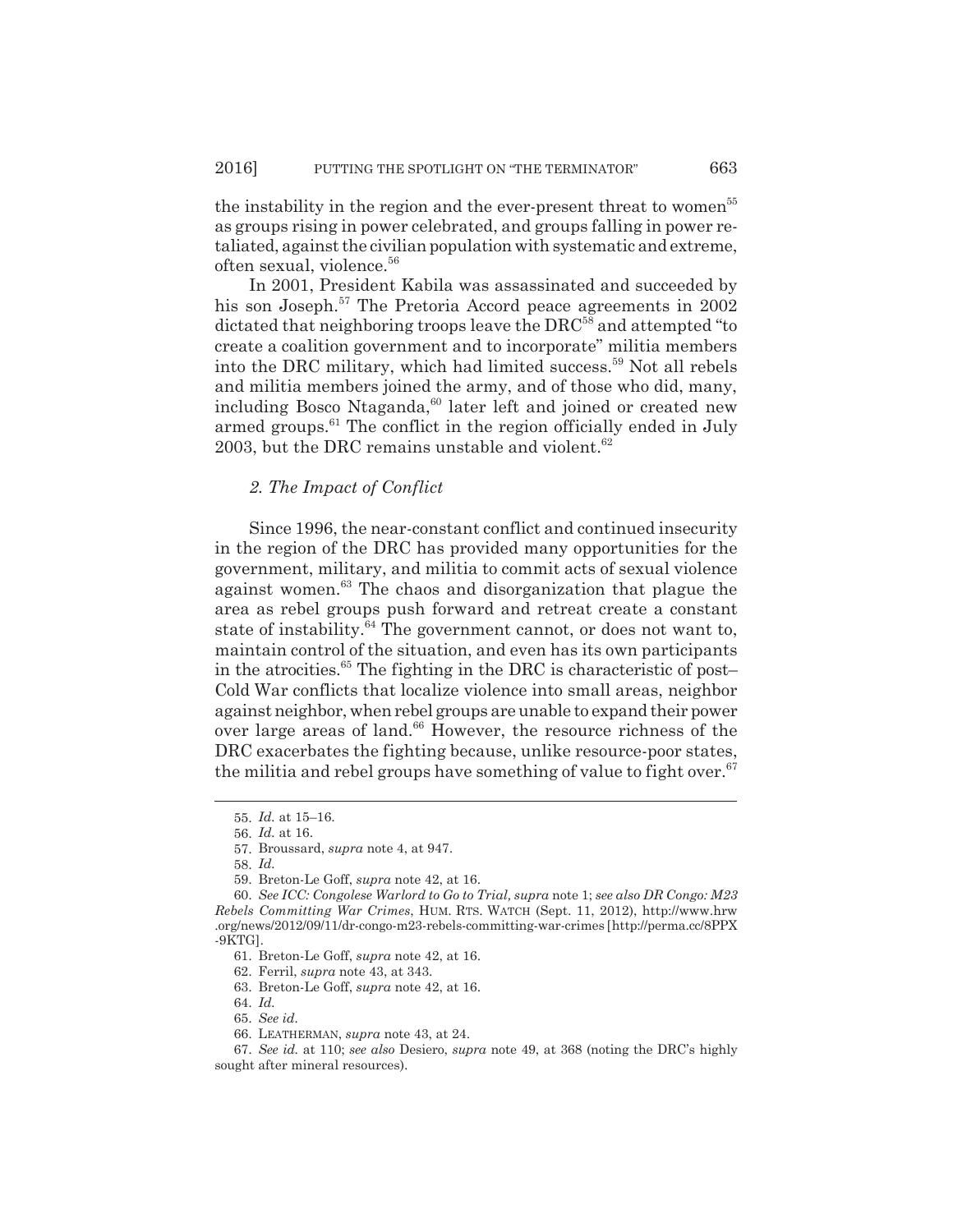Sexual violence in the DRC has been diverse in its brutality. Soldiers and militia members commit gang rapes of women and girls out in the fields, near their homes, and in front of their families;<sup>68</sup> girls are raped and then forced to join armed groups;<sup>69</sup> rapists use different objects to commit their assaults, from rifles, to bottles, to pepper-covered pestles;<sup>70</sup> parents are forced to rape their children;<sup>71</sup> women are taken for sexual slaves, raped, tortured, beaten, humiliated, and sometimes killed.72 Women suffer from "permanent injuries, fistulas, HIV infections, unwanted pregnancies, and the destruction of reproductive organs." 73 Each of the dozen armed groups in the country has a "trademark manner of violating . . . ." 74 The rampant sexual violence by mobile and constantly relocating armed groups quickly and easily spreads HIV/AIDS among victims and perpetrators alike.<sup>75</sup>

In times of armed conflict, soldiers often endeavor to prove their masculinity to their fellow soldiers, with each action or inaction proving significant.76 Anneka Van Woudenberg, senior Congo researcher at the Human Rights Watch, said: "This is not rape because soldiers have got bored and have nothing to do. It is a way to ensure that communities accept the power and authority of that particular armed group. This is about showing terror. This is about using it as a weapon of war." 77 Soldiers wield rape to terrorize, and women are too scared to fight back or even object because there is no one there to listen or help. Women are often too ashamed after being raped to report the rapes to the male soldiers around them, and there are no female soldiers in whom to confide.<sup>78</sup>

Women and children escape from dangerous areas only to be victimized in refugee camps by the very soldiers who are supposed to protect them.79 The UN peacekeeping mission posted in the DRC

<sup>68.</sup> Breton-Le Goff, *supra* note 42, at 16.

<sup>69.</sup> *Id.* at 16–17.

<sup>70.</sup> *Id.*

<sup>71.</sup> *Id.*

<sup>72.</sup> *Id.*

<sup>73.</sup> *Id.* at 16.

<sup>74.</sup> Stephanie Nolen, *"Not Women Anymore . . .": The Congo's Rape Survivors Face Pain, Shame and AIDS*, MS. MAG. (Spring 2005), http://www.msmagazine.com/spring 2005/congo.asp [http://perma.cc/52AS-3YUE].

<sup>75.</sup> Ferril, *supra* note 43, at 343.

<sup>76.</sup> *See* LEATHERMAN, *supra* note 43, at 17–18.

<sup>77.</sup> *War Against Women: The Use of Rape as a Weapon in Congo's Civil War*, CBS NEWS (Aug. 14, 2008), http://www.cbsnews.com/news/war-against-women [http://perma .cc/BMK8-TNV3].

<sup>78.</sup> Tonia St. Germain & Susan Dewey, *Introduction*, *in* CONFLICT-RELATED SEXUAL VIOLENCE: INTERNATIONAL LAW, LOCAL RESPONSES 1, 1 (Tonia St. Germain & Susan Dewey eds., 2012).

<sup>79.</sup> Ferril, *supra* note 43, at 343.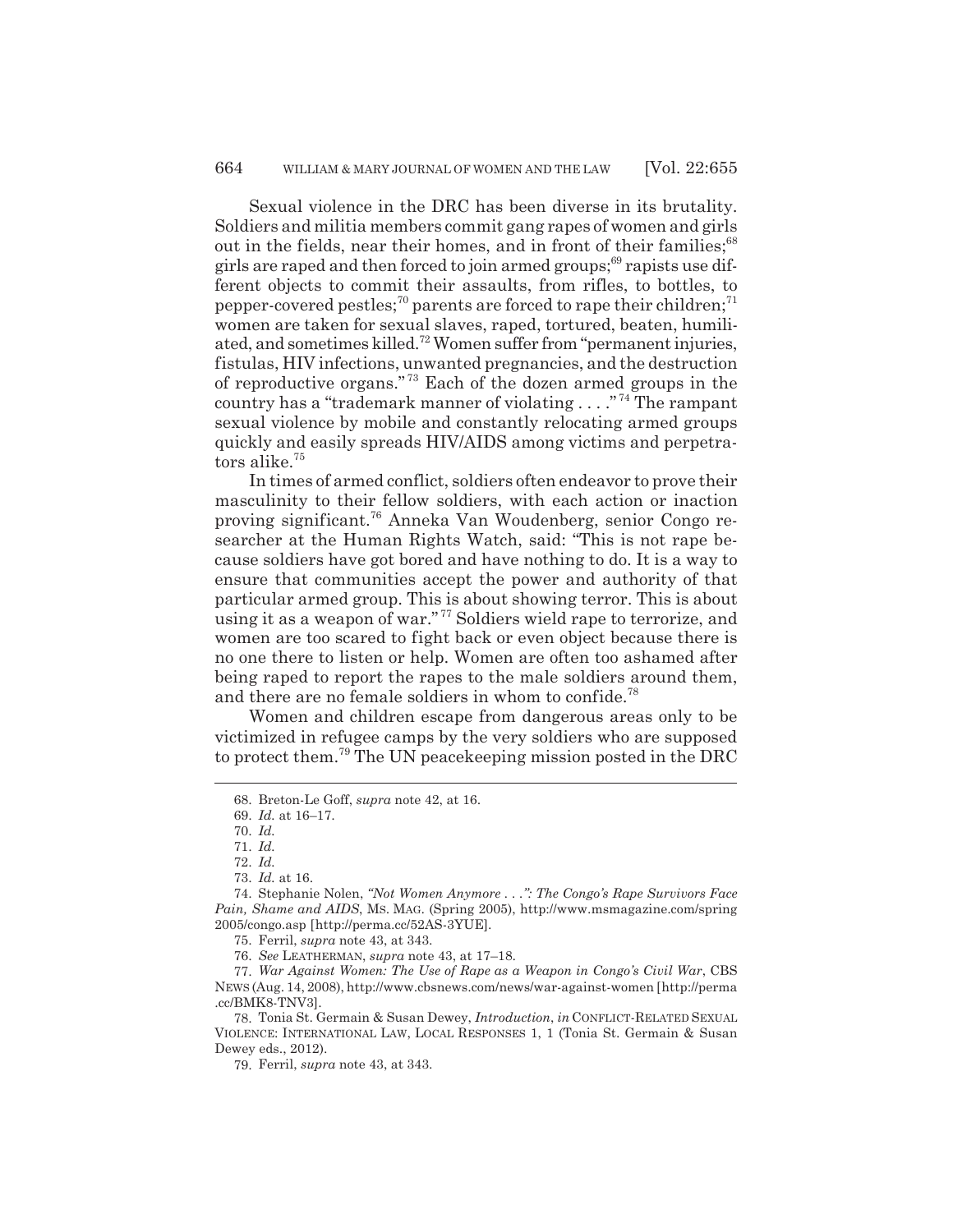cannot even adequately protect women from sexual violence.<sup>80</sup> Horrifically, even UN peacekeepers have committed acts of sexual violence and rape with almost total impunity. $81$  To avoid negative publicity and to create the illusion of interacting with prostitutes rather than raping these women, the forces gave out food and supplies to their victims.82 Left with pregnancies and little justice, the legacy of the UN's involvement in the DRC is not that of peacekeeping, but of violation and abuse.<sup>83</sup>

The impunity of the soldiers and militia serves only to further encourage sexually violent crimes. The 2002 Military Code for the DRC does not fully address the problem of sexual violence.<sup>84</sup> Though it allows for sexual offenses to be prosecuted as crimes against humanity and through command responsibility, the Code left a gap by not specifically utilizing the ICC definition of sexual violence, therefore leaving local military judges to define and develop this body of law.<sup>85</sup> Though the DRC criminal code can apply to both military personnel and civilians, it is rarely used to combat sexual crimes committed by official military and rebel leaders.<sup>86</sup> Despite its lack of efficacy at this time, the DRC purports to stand against sexual violence during conflict, weakening possible arguments that international involvement is purely a moral colonial endeavor.

A very small number of soldiers who have committed sexually violent acts have been prosecuted. $87$  Out of 7,703 new cases of sexual violence the UN registered in 2008 in North and South Kivu provinces—by all perpetrators, not just soldiers—only 27 soldiers were convicted.88 According to the United Nations Joint Human Rights Office in Congo, between July 2011 and December 2013, military courts only delivered 187 convictions for sexual violence, with just three senior officers convicted.<sup>89</sup> In the DRC national army, the

<sup>80.</sup> Sparling, *supra* note 40, at 43.

<sup>81.</sup> Ferril, *supra* note 43, at 351; *see also* Michael Fleshman, *Tough UN Line on Peacekeeper Abuses: Action Initiated to End Sexual Misdeeds in Peacekeeping Missions*, AFR. RENEWAL (Apr. 2005) (discussing the UN steps planned to prevent future assaults on populations by UN forces).

<sup>82.</sup> Ferril, *supra* note 43, at 351.

<sup>83.</sup> *Id.*

<sup>84.</sup> *Id.* at 355.

<sup>85.</sup> Breton-Le Goff, *supra* note 42, at 23.

<sup>86.</sup> *Soldiers Who Rape, Commanders Who Condone*, HUM. RTS. WATCH (July 16, 2009), http://www.hrw.org/node/84366/section/1 [http://perma.cc/52HH-78QQ] [hereinafter *Soldiers Who Rape*].

<sup>87.</sup> *Id.*

<sup>88.</sup> *Id.*

<sup>89.</sup> *Democratic Republic of Congo: Ending Impunity for Sexual Violence*, HUM. RTS. WATCH (June 10, 2014), http://www.hrw.org/news/2014/06/10/democratic-republic-congo -ending-impunity-sexual-violence [http://perma.cc/M7KL-KBKN].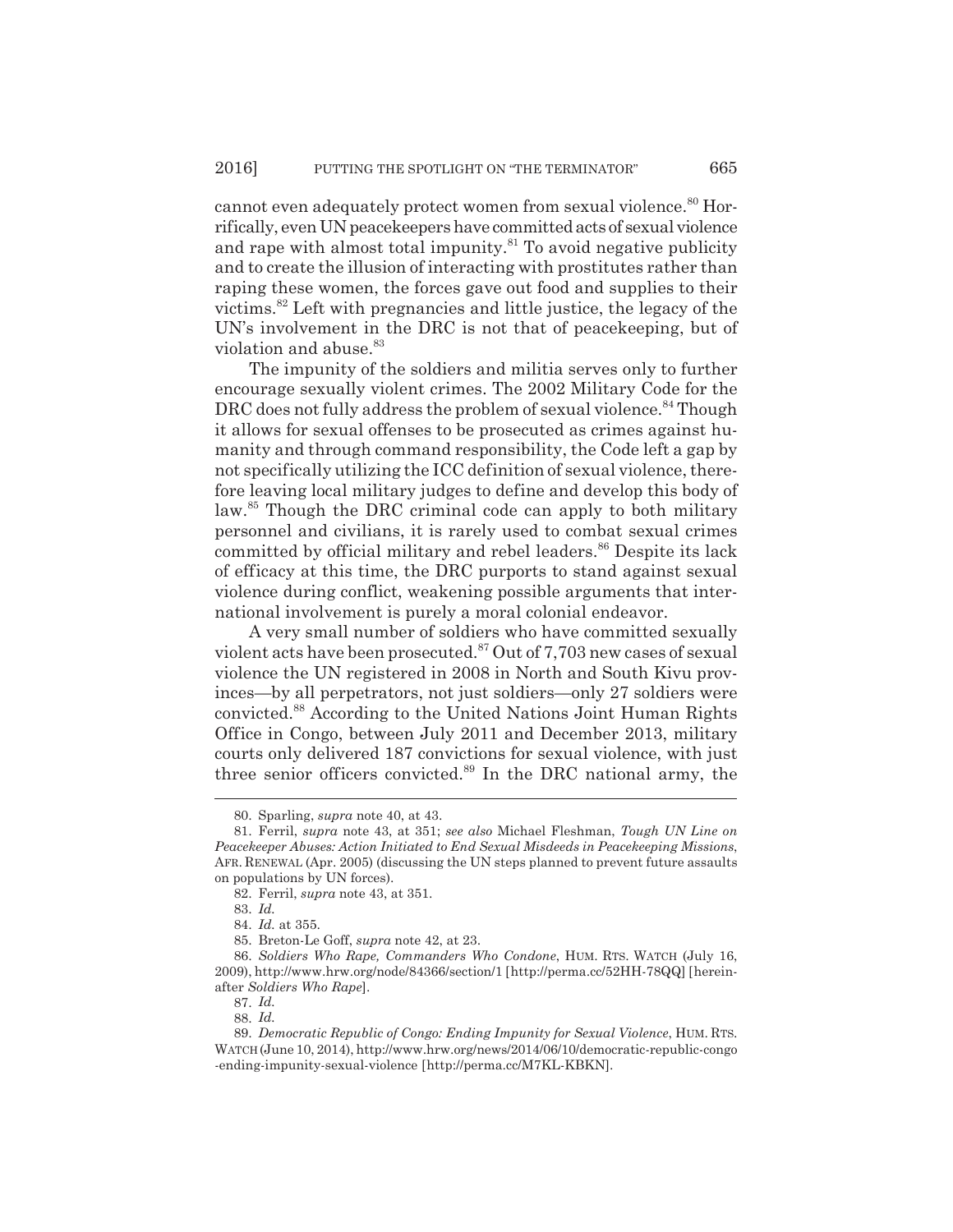Congolese Armed Forces or *Forces Armées de la République Démocratique du Congo* (FARDC),<sup>90</sup> commanders are essentially untouchable, as only lower-ranking soldiers are prosecuted and the commanders in turn obstruct justice by protecting their soldiers.<sup>91</sup> One aspect of the Congolese military justice system that exacerbates this problem is that military judges must be higher ranked than the accused on trial in order to try that individual, leaving the highest ranked officers and commanders essentially untouchable.<sup>92</sup>

Furthermore, the policy in 2002 and 2003 that mixed rebels and militia into the government army, and "the promotion of ex-rebel leaders"—like Bosco Ntaganda<sup>93</sup>—to high-ranking FARDC positions created "an undisciplined army." 94 The leadership and responsibility given to individuals who were personally responsible for crimes such as rape, sexual assault, and pillaging compromises the military institutions themselves and the society that the soldiers are meant to protect.<sup>95</sup>

The systemic acts of sexual violence by armed individuals has pervaded society, even outside of the conflict, when former "military" mix with civilians.<sup>96</sup> The lack of reintegration policy for ex-militia and military who are disarmed and sent back into the civilian community aggravates the already-existing social inequities and violence against women, as former soldiers often retain their violent tendencies.<sup>97</sup>

The institutionalized nature of sexual violence against women extends to prisons where wardens exploit female detainees.<sup>98</sup> Feminist activists are targeted then raped, tortured, and murdered, while young refugee girls are targeted by police and military then sold or forced into prostitution.<sup>99</sup> Sexual violence has truly moved beyond conditions found just in the conflict. Sexual violence against women has become "'almost normal'"100 in regular society in the

<sup>90.</sup> *Soldiers Who Rape*, *supra* note 86.

<sup>91.</sup> *Id.*

<sup>92.</sup> *Helping to Combat Impunity for Sexual Crimes in DRC: An Evaluation of the Mobile Gender Justice Courts*, OPEN SOC'Y INITIATIVE FOR S. AFR. 1, 12 (2012), http://www .osisa.org/sites/default/files/open\_learning-drc-web.pdf [http://perma.cc/U95M-GFBW] [hereinafter *Helping to Combat Impunity*].

<sup>93.</sup> *See infra* Part III.A.2.

<sup>94.</sup> Breton-Le Goff, *supra* note 42, at 19.

<sup>95.</sup> *See Helping to Combat Impunity*, *supra* note 92, at 12.

<sup>96.</sup> Breton-Le Goff, *supra* note 42, at 19.

<sup>97.</sup> *See id.*

<sup>98.</sup> *Id.*

<sup>99.</sup> *Id.*

<sup>100.</sup> Jeffrey Gettleman, *Rape Epidemic Raises Trauma of Congo War*, N.Y. TIMES (Oct. 7, 2007), http://www.nytimes.com/2007/10/07/world/africa/07congo.html?\_&\_r=2& [http://perma.cc/9M4J-J72R].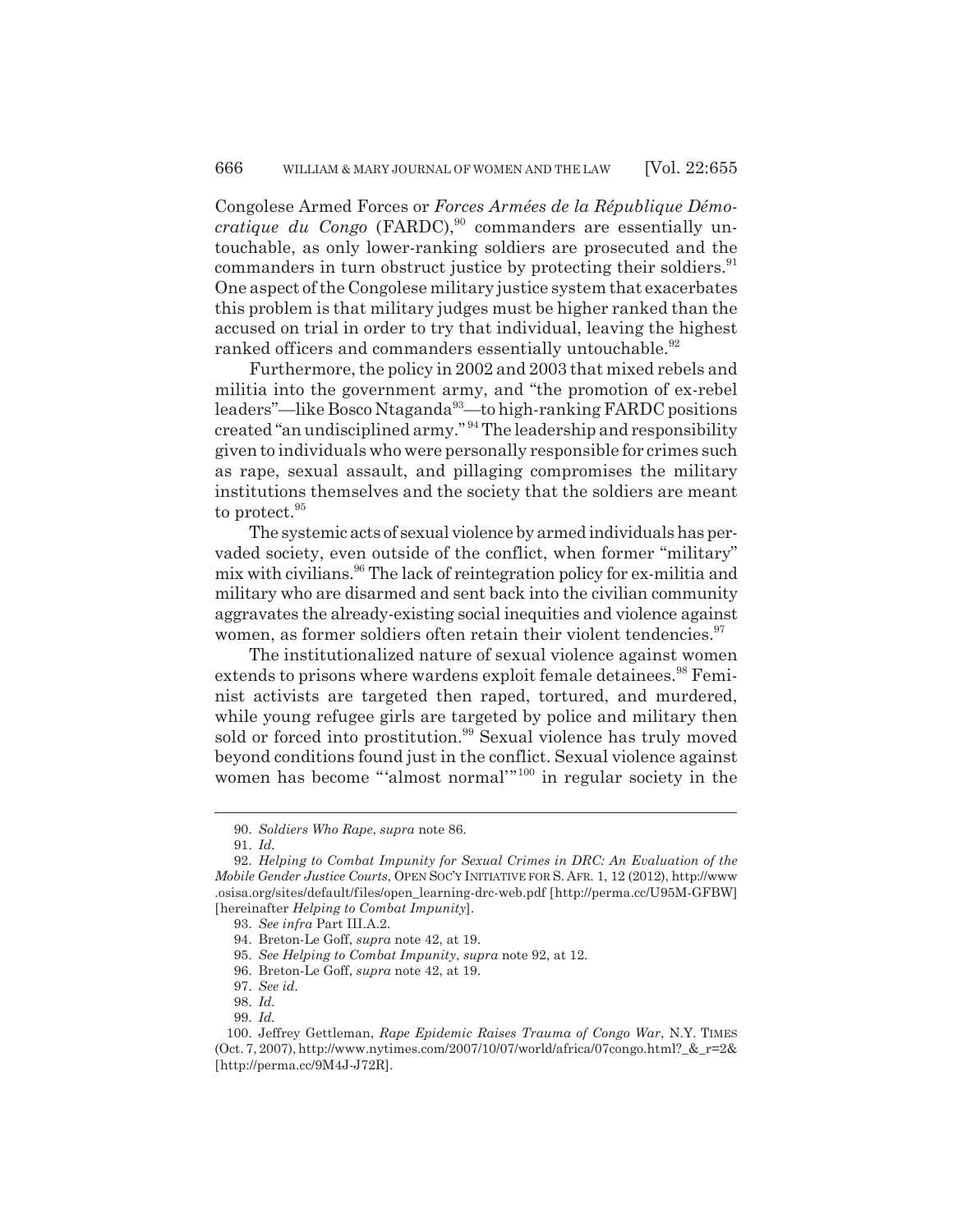DRC, with huge increases in domestic abuse, husbands killing their wives, and general "brutality toward women."<sup>101</sup>

## *3. Impunity as a Contributing Factor*

The basis for impunity and acceptance of sexual violence against women in the DRC is rooted in the failure of government intervention and the prevailing societal structure and mores.<sup>102</sup> This is not a problem isolated to the DRC or even to the African continent:

State-endorsed gender construction has served to advance state interests from the time of the Roman Empire, through colonialism and the Cold War, to contemporary politics. As with decisions to protect or not, state interests are seminal in shaping popular perceptions of masculinity and femininity. In turn, these constructions are used by state officials to create opportunities for the manipulation of protection.<sup>103</sup>

Women are essentially second-class citizens in the DRC: though women often bear the burden of work and keeping a family together, they have little to no power in the home or society.<sup>104</sup> The hegemonic masculinity<sup>105</sup> inherent in the DRC society gives men power and privilege while keeping it from women.<sup>106</sup> Women are technically minors for their entire lives, first under the authority of their fathers and then under that of their husbands.<sup>107</sup> Though the government manages to enforce laws that maintain gender inequalities and the superiority of men, "any new laws being enacted to protect women appear to be unenforceable."108

Early marriage and marital rape are not viewed negatively, and sexual offenses are commonly seen as only possible "against young virgin women."109 This highlights the importance of a woman's virginity, making her only as valuable as her sexuality, therefore classifying her worth only in terms of the honor she brings to a man.<sup>110</sup> Some tribes in the DRC require a widow to marry her deceased

<sup>101.</sup> *Id.*

<sup>102.</sup> Broussard, *supra* note 4, at 955.

<sup>103.</sup> Sparling, *supra* note 40, at 36–37.

<sup>104.</sup> *See War Against Women*, *supra* note 77.

<sup>105.</sup> Hegemonic masculinity is "a male-centered order." LEATHERMAN, *supra* note 43,

at 17. 106. *Id.*

<sup>107.</sup> Breton-Le Goff, *supra* note 42, at 18.

<sup>108.</sup> Broussard, *supra* note 4, at 955.

<sup>109.</sup> Breton-Le Goff, *supra* note 42, at 18; *see also* LEATHERMAN, *supra* note 43, at 75.

<sup>110.</sup> *See* LEATHERMAN, *supra* note 43, at 77.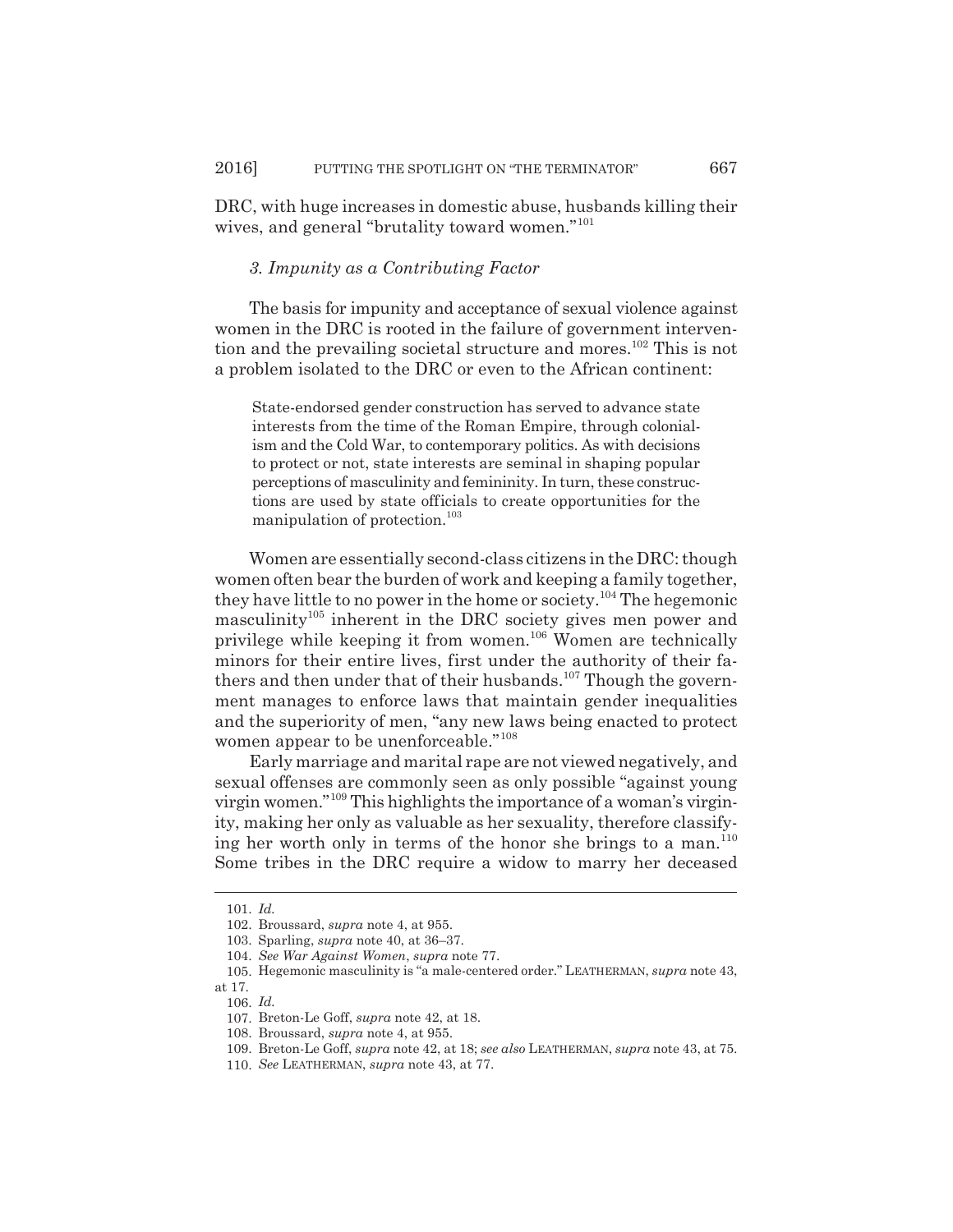husband's brother, while others allow tribal chiefs to exercise firstright privileges to have sexual intercourse with virgin women. $^{111}$ The offense of sexual assault is not seen as against the victim, but against her family "whose honor has been besmirched."112 For this reason, many victims hide their attacks or even run away from their communities, afraid—often justifiably—that they will no longer be accepted and supported as "damaged goods."<sup>113</sup>

The structural inequality and lack of government involvement in cases of sexual violence creates a society of impunity: in the patriarchal society of the DRC, sexual violence is rarely reported, laws do not fully protect women, and enforcement of laws to protect women is severely lacking.<sup>114</sup> A few scattered and damaged billboards across the DRC telling men that rape is wrong visibly demonstrate the government's lack of concern for the pervasive problem of sexual violence.<sup>115</sup> The fact that a once noble—though nowhere good enough—attempt to change societal perceptions of violence against women is now literally whitewashed and dilapidated demonstrates the deep-rooted injustice.<sup>116</sup> What few reports are made to the police pile up in the prosecutor's office, where it takes a bribe to even get an investigation started, yet few cases<sup>117</sup> even make it to court.118 The domestic Congolese law requiring sexual violence cases to be heard within three months is almost never enforced, meaning impunity is rampant, there is a general nationwide lack of trust in the judicial system, and whatever justice is served has almost zero deterrent effect on sexual violence.<sup>119</sup>

## *4. Efforts to Improve the Democratic Republic of the Congo*

Despite the history of discriminatory laws and societal constructs against women in the DRC, the past decade has seen significant attempts to improve the situation for women and an internal desire

<sup>111.</sup> Breton-Le Goff, *supra* note 42, at 18.

<sup>112.</sup> Carol Mann, *The Afghan State and the Issue of Sexual Violence Against Women*, *in* CONFLICT-RELATED SEXUAL VIOLENCE: INTERNATIONAL LAW, LOCAL RESPONSES 123, 136 (Tonia St. Germain & Susan Dewey eds., 2012).

<sup>113.</sup> Ferril, *supra* note 43, at 353–54. In 2008, researchers in South Kivu "found that over 20 percent of sexual violence survivors in [that] province" were rejected by their families and communities. Ryan S. Lincoln, *Recent Development: Rule of Law for Whom?: Strengthening the Rule of Law as a Solution to Sexual Violence in the Democratic Republic of the Congo*, 26 BERKELEY J. GENDER L. & JUST. 139, 147 (2011).

<sup>114.</sup> LEATHERMAN, *supra* note 43, at 75.

<sup>115.</sup> *War Against Women*, *supra* note 77.

<sup>116.</sup> *Id.*

<sup>117.</sup> A human rights investigator interviewed said she could count the number of cases brought to trial on one hand. *Id.*

<sup>118.</sup> *Id.*

<sup>119.</sup> Lincoln, *supra* note 113, at 156.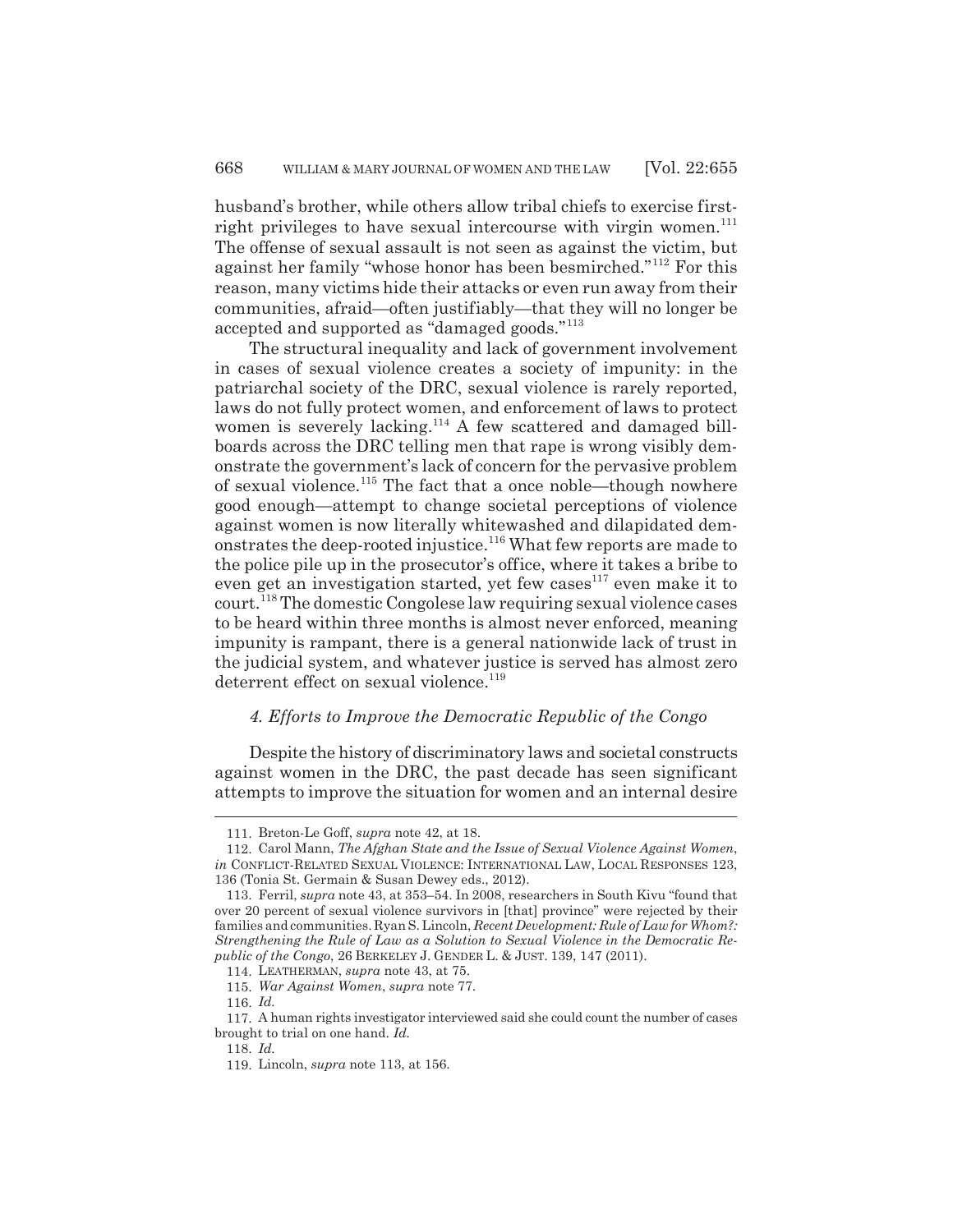to prevent and prosecute conflict and peacetime sexual violence: "a landmark sexual violence law" was enacted in the DRC in 2006, which created an "improved legal framework" to prosecute sexual violence.120 However, since then, there have been few, if any, actual results.121 This law defines rape and statutory rape, criminalizes these and many other sexual acts, and details punishments of five to twenty years, which can be doubled for aggravating factors, such as gang rape or threat or use of a weapon or other violence.<sup>122</sup>

Significantly, a procedural law was also enacted in 2006 giving sexual violence victims certain protections, including medical and psychological care and the ability to give testimony during trial in camera to spare the impact of facing their attackers in person.<sup>123</sup> This procedural law also allows for "expedited proceedings in rape cases . . . ."124 Both of these laws apply in civilian and military jurisdictions, $125$  though the widespread impunity for sexual offenders often negates this significant legal effort.<sup>126</sup>

Another recent effort to prevent and punish sexual violence is the establishment of gender justice mobile courts: these courts, which work actively in local communities to fill the gaps left by the government's justice system, have had some success in the  $DRC<sup>127</sup>$ It is important, however, that the country itself is trying to make changes to protect its own citizens. One significant recent case is that of Colonel Engangela in August  $2014.<sup>128</sup>$  More than 900 victims gave evidence of attacks on civilians—including mass rape, sexual slavery, kidnapping, and murder—from 2005 to 2007 perpetrated by Engangela and his men.<sup>129</sup> This case is particularly significant due to the accused's high rank, his all-too-common story of a military soldier-turned-rebel militia leader, and the DRC government's recognition of "ultimate civil responsibility" for Engangela's actions by paying any damages with which he is sanctioned.130 Engangela was

129. *Id.*

<sup>120.</sup> *Soldiers Who Rape*, *supra* note 86, at 7.

<sup>121.</sup> *Id.*

<sup>122.</sup> *Helping to Combat Impunity*, *supra* note 92, at 11.

<sup>123.</sup> *Id.*

<sup>124.</sup> *Id.*

<sup>125.</sup> *Id.*

<sup>126.</sup> *See supra* Part I.C.3.

<sup>127.</sup> *Helping to Combat Impunity*, *supra* note 92, at 18; *see also id.* at 18–26 (giving detailed examinations of three mobile trials); *id.* at 27–36 (analyzing these courts' effectiveness).

<sup>128.</sup> *'Crucial' to Protect Victims in Mass Rape Trial of DRC Officer*, NEWS24 (Aug. 22, 2014), http://www.news24.com/Africa/News/Crucial-to-protect-victims-in-mass-rape-trial -of-DRC-officer-20140821-5 [http://perma.cc/7YA5-9U5B].

<sup>130.</sup> *Id. Contra Only 2 Convicted of Rape in DRC Mass Trial*, NEWS24 (May 5, 2014), http://www.news24.com/Africa/News/Only-2-convicted-of-rape-in-DRC-mass-trial-2014 0505 [http://perma.cc/2P2T-2TYQ].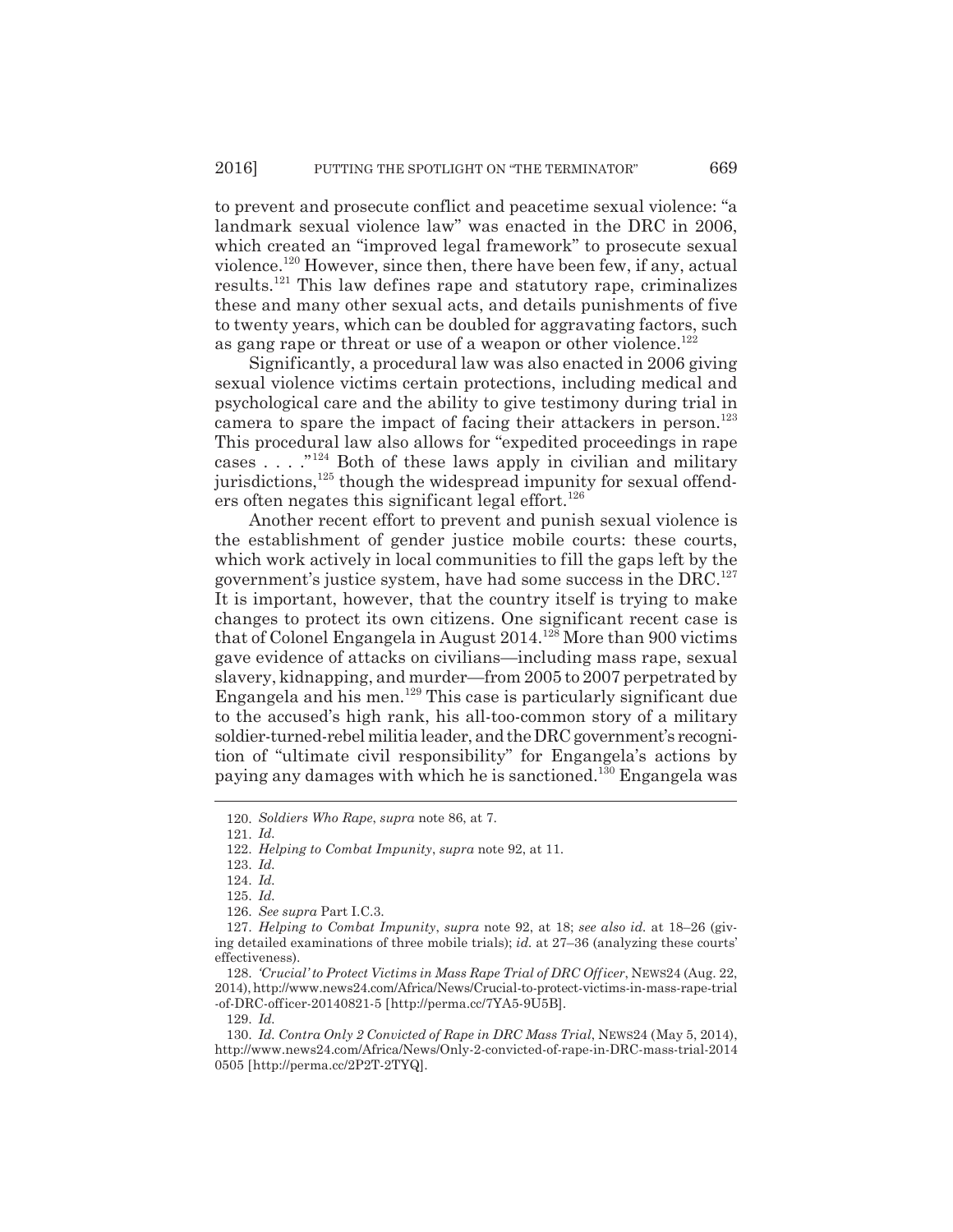convicted of crimes against humanity and sentenced to life in prison.<sup>131</sup> A month earlier, the High Military Court in Kinshasa sentenced General Kakwavu to ten years in prison for rape and war crimes he and his men committed from 2003 to 2005 while they were in the *Forces Armées du Peuple Congolais* (FAPC).<sup>132</sup> Though these are just two trials among the many needed, they are a step in the right direction against impunity in the DRC, with the lengthy sentence for Engangela especially demonstrating that a once greatly feared man can face life in prison for his crimes and those of his subordinates.

The key role of politics in this internal change was made clear with the awareness and attention raised by President Kabila's wife, Olive Lemba Kabila, when she started a countrywide campaign to combat sexual violence in November 2007.133 With one campaign led by this highly placed politician's wife, the problem of sexual violence in the DRC gained a much higher profile, even garnering support from UN agencies.<sup>134</sup>

Another acknowledgment of the problems the DRC is facing, and the desire to remedy them, is demonstrated by the Congolese government's request to the ICC to prosecute armed group leaders for international crimes in the DRC.<sup>135</sup> The Congo's General Prosecutor admitted that despite efforts, the judicial ability and success with sexual violence prosecutions had not improved in the Eastern Congo since 2008, citing "insecurity, lack of witness protection, and lack of expertise in investigating . . . and gathering evidence . . . . "<sup>136</sup>

II. INTERNATIONAL LAW: SEXUAL VIOLENCE DURING CONFLICT<sup>137</sup>

## *A. The Role of the International Criminal Court*

A major reason for the creation of the ICC was to end the worldwide cycle of impunity that resulted from national and international criminal systems that did not consistently try perpetrators of serious human rights violations.<sup>138</sup> The Court was created on July 17, 1998,

<sup>131.</sup> U.N.OFFICE OF THE HIGH COMM'R FOR HUMAN RIGHTS*, DRC: Conviction of 'Colonel 106' Major Boost in Fight Against Impunity* (Dec. 18, 2014), http://www.ohchr.org/EN /NewsEvents/Pages/DisplayNews.aspx?NewsID=15436 [http://perma.cc/E3BB-QM8S].

<sup>132.</sup> *Id.*

<sup>133.</sup> *Soldiers Who Rape*, *supra* note 86.

<sup>134.</sup> *Id.*

<sup>135.</sup> *Helping to Combat Impunity*, *supra* note 92, at 12.

<sup>136.</sup> *Id.*

<sup>137.</sup> *See supra* Part I.B. for a brief history of the changing international norms regarding sexual violence during conflict.

<sup>138.</sup> K'Shaani O. Smith, Note, Prosecutor v. Lubanga*: How the International Criminal Court Failed the Women and Girls of the Congo*, 54 HOW. L. J. 467, 476 (2011).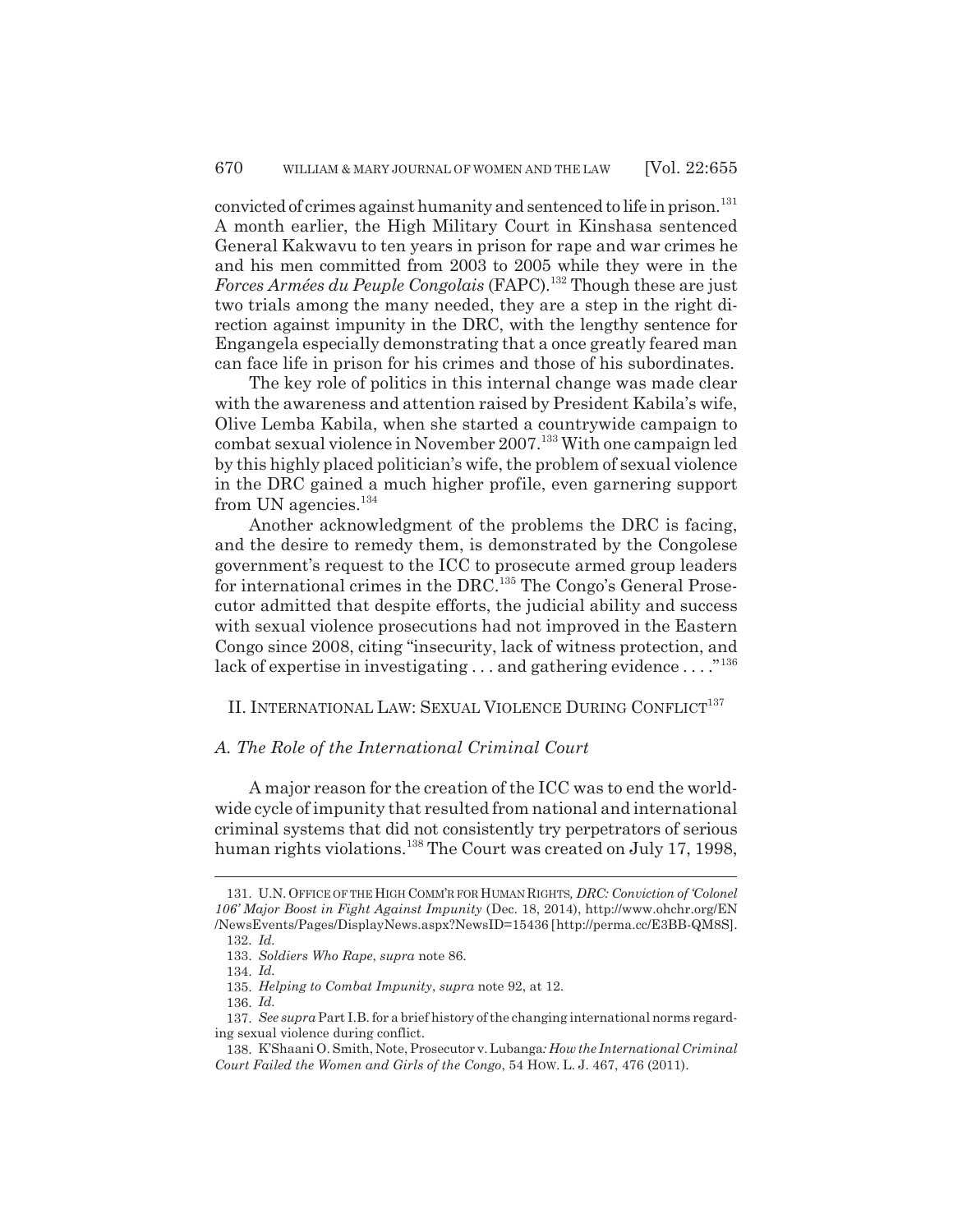when 120 states voted to adopt the Rome Statute and give the ICC subject matter jurisdiction over "grave crimes including genocide, war crimes, and crimes against humanity."<sup>139</sup> The ICC only has temporal jurisdiction for crimes committed after July 1, 2002, when the Rome Statute came into force.<sup>140</sup> The ICC's territorial jurisdiction is limited to crimes in the territory of a State Party, crimes for which a non-State Party accepts the ICC's jurisdiction, and crimes committed by a State Party national.<sup>141</sup> A State Party, the UN Security Council, or the ICC Prosecutor can refer a specific case or a general "situation" in a country to the ICC for initial investigation and possible prosecution. $^{142}$ 

As a party to the Rome Statute,  $143$  the DRC has agreed to be bound by the accepted laws and jurisdiction of the ICC. The DRC's President Kabila referred the general situation of the conflict in the DRC, including the specific case of Ntaganda, to the ICC in 2004.<sup>144</sup> If Kabila had not referred it, another State Party, the Security Council, or the ICC Prosecutor could have also initiated the case.<sup>145</sup>

In a nod to the importance of preventing sexual and genderbased crimes, the Rome Statute specifically established measures to effectively investigate and prosecute crimes within the ICC's jurisdiction "'in particular where it involves sexual violence, gender violence or violence against children.'"146 In order to pursue a case that focuses on sexual violence charges, the Office of the Prosecutor (OTP) must decide to focus efforts on those crimes during the "preanalysis phase" before beginning the investigation.<sup>147</sup> This can create difficulty with changing the direction of the case later in the process. However, the OTP has worked to build a solid team with expertise in the various aspects of sexually violent crimes to organize and prosecute these cases.148 In addition to the useful case

<sup>139.</sup> Meier, *supra* note 3, at 105.

<sup>140.</sup> *Id.*; *see also* Rome Statute of the International Criminal Court, art. 11, UN Doc. A/CONF.183/9 (July 17, 1998) [hereinafter Rome Statute].

<sup>141.</sup> Meier, *supra* note 3, at 106; *see also* Rome Statute, *supra* note 140, art. 12, § 2.

<sup>142.</sup> Meier, *supra* note 3, at 105–06; *see also* Rome Statute, *supra* note 140, arts. 12–15.

<sup>143.</sup> The DRC signed the Rome Statute, the treaty establishing the ICC, on September 8, 2000, and ratified it on April 11, 2002. *Rome Statute of the International Criminal Court*, U.N. TREATY COLLECTION (Feb. 13, 2016, 5:00 AM), https://treaties.un.org/Pages /ViewDetails.aspx?src=TREATY&mtdsg\_no=XVIII-10&chapter=18&lang=en [http://perma .cc/R4R8-HQCR].

<sup>144.</sup> *ICC: Congolese Warlord to Go to Trial*, *supra* note 1.

<sup>145.</sup> Meier, *supra* note 3, at 105.

<sup>146.</sup> Dianne Luping, *Investigation and Prosecution of Sexual and Gender-Based Crimes Before the International Criminal Court*, 17 AM. U. J. GENDER SOC. POL'Y & L. 431, 433 (2009); *see also* Rome Statute, *supra* note 140, art. 54, § 1(b).

<sup>147.</sup> Luping, *supra* note 146, at 433–34.

<sup>148.</sup> *Id.* at 434.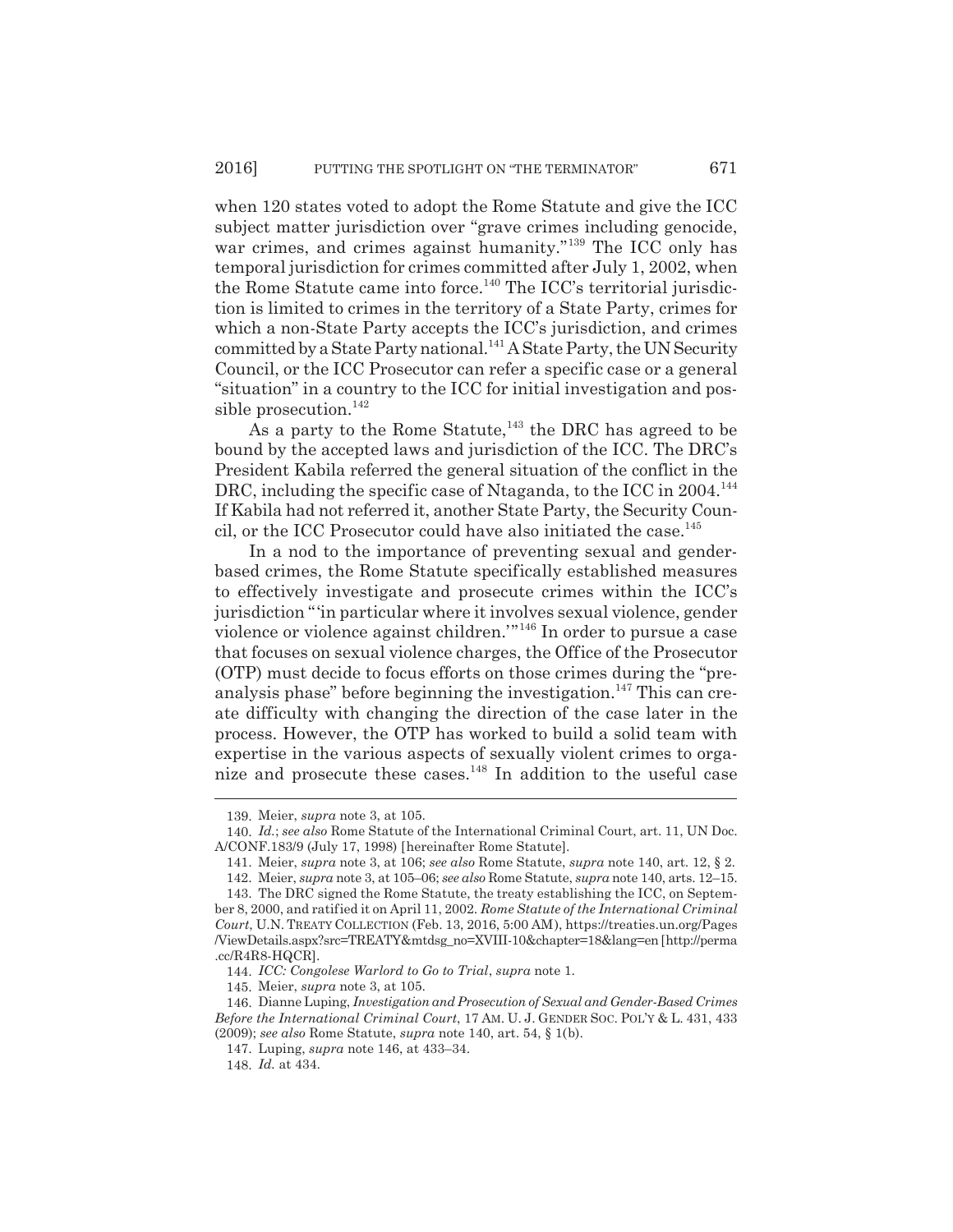precedent from the ICC, the Rome Statute itself "codified rape, sexual slavery, enforced prostitution, forced pregnancy, enforced sterilization and any other form of sexual violence as grave breaches of the Geneva Conventions, and as war crimes and crimes against humanity."<sup>149</sup> Additionally, the ICC has an independent fund from which reparations are paid to sexual violence victims, as well as other victims, if the convicted defendants are unable to pay.150 This cannot repair the damage the perpetrators inflicted on these victims but it is a clear demonstration that such crimes "will not be tolerated by the international community or allowed to occur with impunity, as they have in the past."151

## *B. Significant Cases Involving Sexual Violence During Conflict*

## *1. International Criminal Tribunal for Rwanda*

The International Criminal Tribunal for Rwanda (ICTR) changed the course of sexual violence prosecution after a far-too-long international "historical ambivalence" toward the use of sexual violence during, and as a weapon of, war.<sup>152</sup> The prosecution of Jean Paul Akayesu, a mayor who encouraged widespread "sexual violence against Tutsi women,"153 was the first case in which an international criminal tribunal convicted an official for rape as a form of genocide.154 He was also convicted of rape and sexual violence committed as a crime against humanity for the actions of his subordinates.155 This was a significant precedential application of the Geneva Convention in a case of sexual violence—specifically rape—as a serious human rights violation, rather than simply as an attack on a woman's honor.<sup>156</sup>

The ICTR, with the pressure of women's groups, recognized the importance of establishing sexual violence as one of the most serious international crimes under its jurisdiction.<sup>157</sup> It accomplished this by going through the proper procedures of "indictment, prosecution,

<sup>149.</sup> Meier, *supra* note 3, at 113.

<sup>150.</sup> Ferril, *supra* note 43, at 362–63.

<sup>151.</sup> Meier, *supra* note 3, at 134.

<sup>152.</sup> Wood, *supra* note 29, at 276.

<sup>153.</sup> *Id.*

<sup>154.</sup> *Id.*; *see also* Prosecutor v. Akayesu, Case No. ICTR-96-4-T, Judgment, § 8 (Int'l Crim. Trib. for Rwanda Sept. 2, 1998) (convicted of crimes against humanity), http://unictr .unmict.org/sites/unictr.org/files/case-documents/ictr-96-4/trial-judgements/en/980902.pdf [http://perma.cc/3G27-494Y].

<sup>155.</sup> Ferril, *supra* note 43, at 357.

<sup>156.</sup> Wood, *supra* note 29, at 277, 282–83.

<sup>157.</sup> *Id.* at 290–91.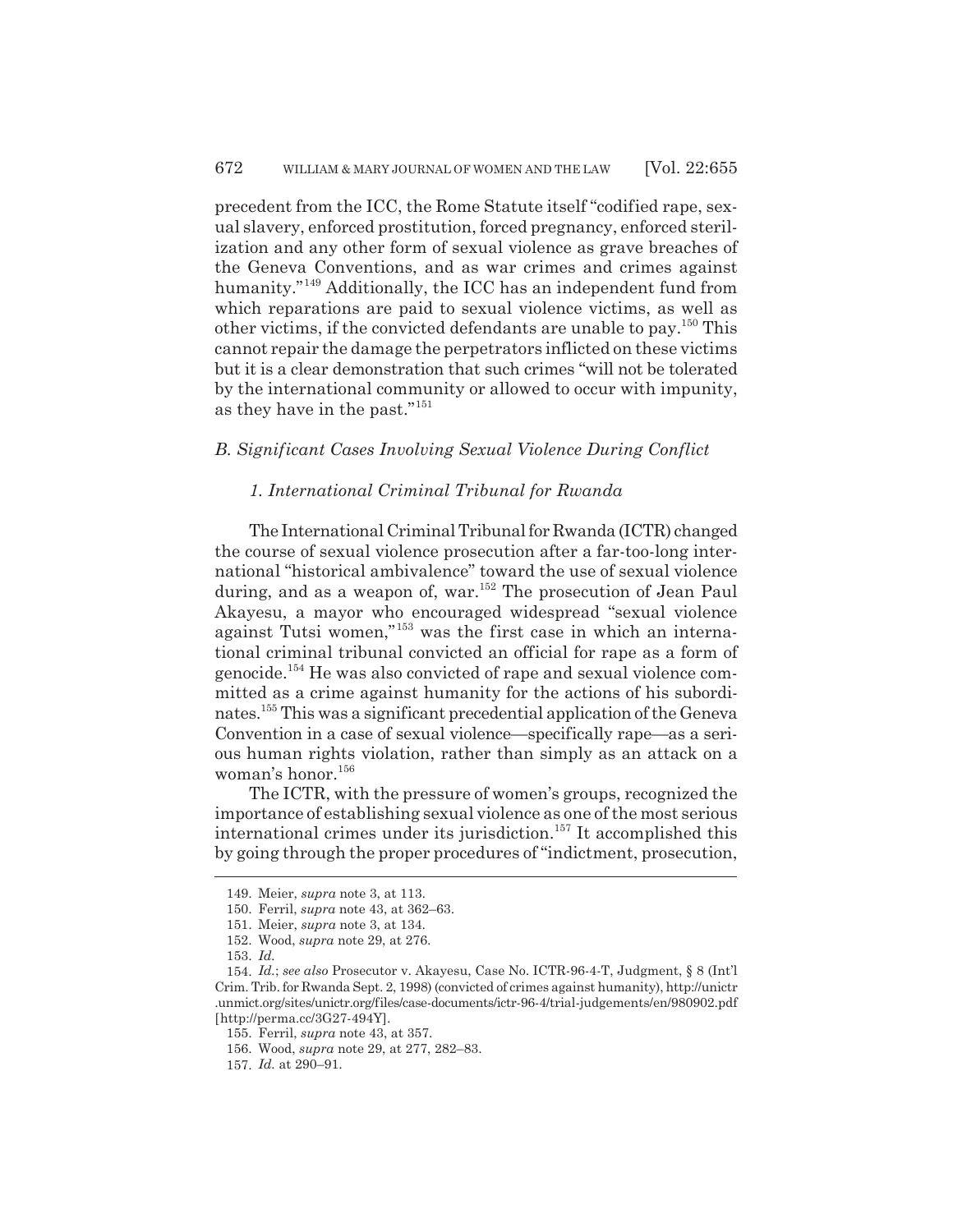and conviction," applying the legal definitions of genocide and crimes against humanity to sexual violence.<sup>158</sup> The ICTR jurisprudence of the *Akayesu* case also had a significant impact on other international tribunals, regional courts, and state domestic court systems.159 Crucially, this case inspired multiple states to negotiate for improved prosecution standards for sexual violence and an improved definition of gender-based violence for the Rome Statute.<sup>160</sup>

The ICTR made history once again by prosecuting the first woman, Pauline Nyiramasuhuko, Rwanda's Former Minister for Women's Affairs, for rape as a crime against humanity.<sup>161</sup> The accused was a grandmother who awarded her soldiers' efficient murders by allowing and encouraging them to abduct, systematically rape, and murder women and girls.<sup>162</sup> In June 2011, the judgment was delivered, convicting her of genocide and rape as a crime against humanity and as a war crime.163 Nyiramasuhuko's conviction highlighted the fact that sexual violence is not always easily identifiable or attributable to a certain group of perpetrators, but can in fact be encouraged by the last person you would expect—even a sweet old grandmother.<sup>164</sup> This case reinforced the ICTR-established jurisprudence against wartime sexual violence, hopefully encouraging other international and national jurisdictions to investigate, prosecute, and deter sexual violence.<sup>165</sup>

### *2. International Criminal Court*

Thomas Lubanga was the first DRC warlord indicted by the ICC.166 However, despite the fact that evidence demonstrated that he committed and allowed his subordinates to commit a grave number of serious sexually violent crimes, the only charges brought against him were war crimes related to child soldiers.<sup>167</sup> Upon the request of the victims' attorneys post-prosecution, the ICC ruled

<sup>158.</sup> *Id.*

<sup>159.</sup> *Id.* at 293–94; *see also id.* at 292–98 (analyzing the significance of the *Akayesu* decision).

<sup>160.</sup> *Id.* at 293.

<sup>161.</sup> *Id.* at 274.

<sup>162.</sup> Sam Sasan Shoamanesh, *Nyiramasuhuko: The Mother Who Awarded Rape for Murder*, WORLD POST (Aug. 9, 2011, 1:00 PM), http://www.huffingtonpost.com/sam-sasan -shoamanesh/nyiramasuhuko-the-mother-\_b\_922216.html [http://perma.cc/VX6F-9LMX]. 163. *Id.*

<sup>164.</sup> *See id.*

<sup>165.</sup> *See id.*

<sup>166.</sup> Breton-Le Goff, *supra* note 42, at 24.

<sup>167.</sup> *Id.* Multiple pragmatic reasons existed for this streamlined prosecution approach, including lack of resources and the need for a speedy trial. *Id.*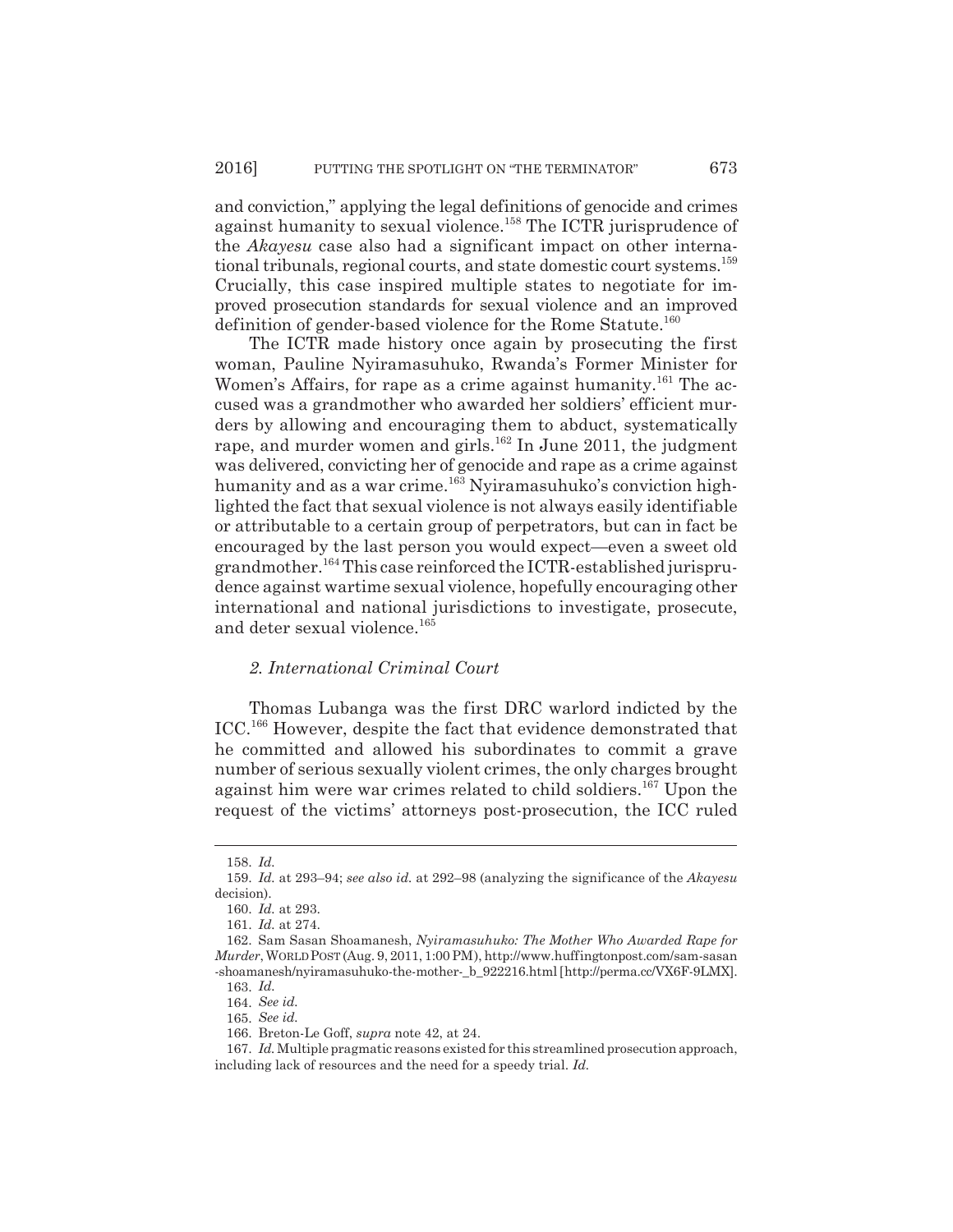that "additional charges could be brought" as based on the facts of sexually violent crimes—such as sexual slavery—that already came up during witness testimony.168 Eventually, the prosecutor addressed the sexual crimes, but only within the child soldier conscription and enlistment charges.169 This failed to extend the ICTR precedent of accountability for all sexually violent crimes, $170$  and was therefore insufficient despite the reasons for limitation. The prosecutor's failure to indict Lubanga for separate sexual violence charges undermined the legitimacy of Lubanga's more than 100,000 sexual violence victims, completely disregarding the issues of women and girls in the DRC. $^{171}$ 

Another significant ICC prosecution of a DRC warlord is that of Germain Katanga, the former chief of the Lendu militia in the *Front de Résistance Patriotique d'Ituri* (FRPI).<sup>172</sup> This case was an improvement upon Lubanga, but not good enough for the people of the DRC.173 Charges of rape and sexual slavery were brought against Katanga, and though they were complicated by difficulties relating to the protected status of two witnesses, the prosecutor was eventually able to bring those sexual crimes to trial.<sup>174</sup> However, the only charges of sexual violence were for crimes perpetrated in the village of Bogoro, not for the many other crimes in the region of Ituri, DRC, for which there was evidence of Katanga's involvement and leadership.175 Perhaps most upsetting for victims of sexual violence in the DRC was Katanga's acquittal for any responsibility for a vicious mass rape that happened in Bogoro, despite his being found indirectly responsible for a massacre there.<sup>176</sup>

Despite the progress made by the prosecutor indicting Katanga for the first time in ICC history—for sexually violent crimes, the

175. *See id.*

<sup>168.</sup> Smith, *supra* note 138, at 473.

<sup>169.</sup> *See* Breton-Le Goff, *supra* note 42, at 24–25.

<sup>170.</sup> *See id.*

<sup>171.</sup> Smith, *supra* note 138, at 474.

<sup>172.</sup> Breton-Le Goff, *supra* note 42, at 25.

<sup>173.</sup> *See* Mark Kersten, *The Katanga Verdict and Its Legacy for International Criminal Justice*, JUST. IN CONFLICT (Mar. 12, 2014), http://justiceinconflict.org/2014/03/12/the -katanga-verdict-and-its-legacy-for-international-criminal-justice [http://perma.cc/4GMH -DQ78] (explaining that the *Katanga* case was only saved by the Trial Chamber stepping in and performing the prosecutorial role).

<sup>174.</sup> Breton-Le Goff, *supra* note 42, at 25.

<sup>176.</sup> Kelly Askin, *Katanga Judgment Underlines Need for Stronger ICC Focus on Sexual Violence*, OPEN SOC'Y JUST. INITIATIVE (Mar. 11, 2014), http://www.opensocietyfounda tions.org/voices/katanga-judgment-underlines-need-stronger-icc-focus-sexual-violence [http://perma.cc/4F8Q-KQA9]. It must not be overlooked that the burden is on the prosecution to prove guilt beyond a reasonable doubt; though they were able to prove Katanga's responsibility for the massacre, they were clearly unable to do so for the sexual violence.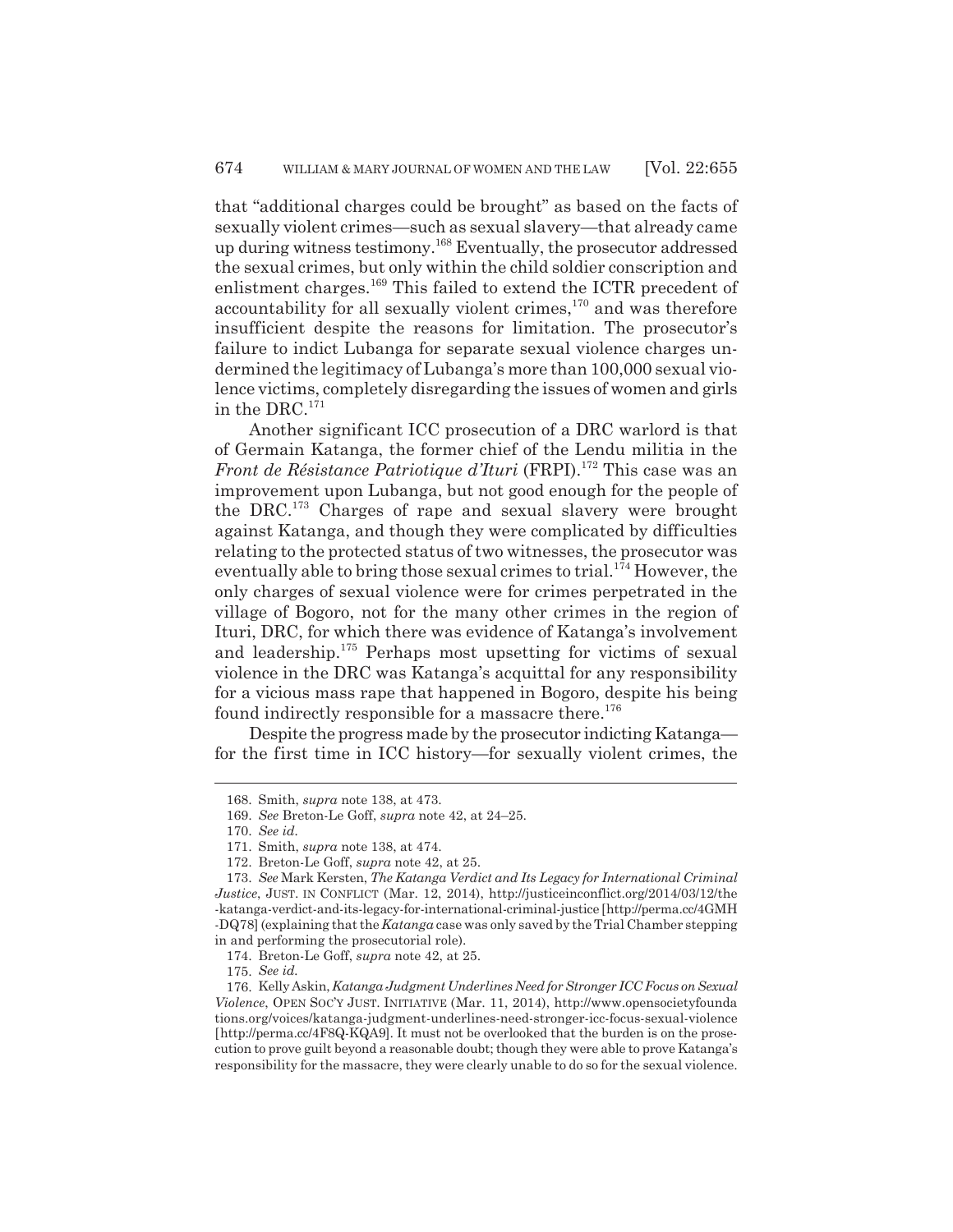failure to convict for sexually violent crimes not directly committed or encouraged by Katanga was a setback to the fight against sexual violence in armed conflict.177 The lack of convictions for sexual violence generally allowed by DRC leaders, though not always specifically directed or encouraged, reveals the double standard of rape being a byproduct, rather than an instrument, of war.<sup>178</sup> With these two cases and the lack of justice for sexual violence victims, the ICC's decision does not serve to deter sexually violent crimes in the future.179 However, the Court has the opportunity to do that with the *Ntaganda* case.

## *3. International Criminal Tribunal for the Former Yugoslavia*

In 2006, the International Criminal Tribunal for the former Yugoslavia (ICTY) issued the first indictment for rape as a war crime in the case of *Prosecutor v. Gagovic.*180 After three of the accused were severed from this original indictment, the remaining *FoĀa* case became the most famous ICTY case prosecuting sexual violence, notable for focusing solely on crimes of sexual violence,<sup>181</sup> which enabled the prosecution to fully highlight the depravity and violence. Three Bosnian Serbs, Dragoljub Kunarac, Radomir Kovac, and Zoran Vukovic, ran "quasi-brothels" in the southeastern Bosnian town of Foča, trading and selling women for sex and domestic chores.<sup>182</sup> The accused protested all of their charges, claiming (a) it was not rape because some of the women liked the men and/or enjoyed the sexual intercourse, (b) it was not enslavement because the women "were not permanently 'in [their] possession,'" and (c) it was not torture because the women did not prove that they had suffered physically or psychologically.183

All three men were convicted by the ICTY of the mass rape and forced prostitution, among other charges, of dozens of women and

<sup>177.</sup> *See id.*

<sup>178.</sup> *Id.*

<sup>179.</sup> *Id.* Though common sense dictates that in almost any criminal trial in the world, not every victim will feel that justice has been completely done.

<sup>180.</sup> Luping, *supra* note 146, at 446; *see also* Prosecutor v. Gagovic, Case No. IT-96-23, Indictment, Counts 1–12 (Int'l Crim. Trib. for the Former Yugoslavia June 26, 1998), http:// www.icty.org/x/cases/zelenovic/ind/en/foc-ii960626e.pdf [http://perma.cc/58RB-CKUJ].

<sup>181.</sup> Luping, *supra* note 146, at 446; *see* Prosecutor v. Kunarac, Case No. IT-96-23-PT, Indictment, Charges (Int'l Crim. Trib. for the Former Yugoslavia Nov. 8, 1999), http:// www.icty.org/x/cases/kunarac/ind/en/kun-iii991108e.pdf [http://perma.cc/FX4B-H58G].

<sup>182.</sup> Marlise Simons, *Bosnian War Trial Focuses on Sex Crimes*, N.Y. TIMES (Feb. 18, 2001), http://www.nytimes.com/2001/02/18/world/bosnian-war-trial-focuses-on-sex-crimes .html [http://perma.cc/N6EH-GXRX].

<sup>183.</sup> *Id.*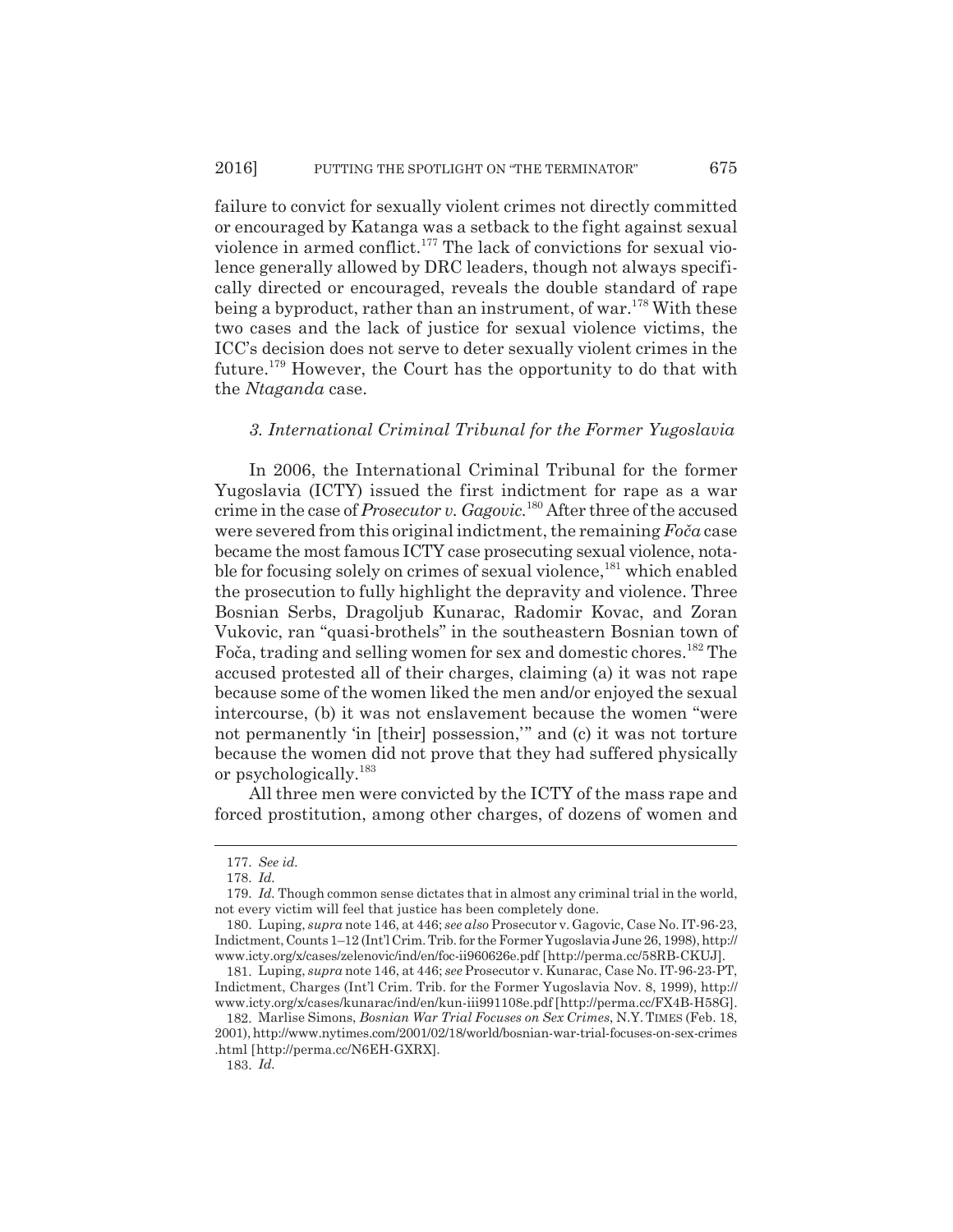girls.184 They were also convicted by the ICTY of rape and enslavement as crimes against humanity.185 Unfortunately, this case heightened the international standard for proving rape, now requiring the prosecutor to show that the victim did not consent, therefore subjecting victims to extreme and personal questioning, and possibly leading to fewer victims coming forward in the future.<sup>186</sup>

## *C. Other Difficulties in Prosecuting Sexual Violence in an International Court*

A significant challenge in the international—and really any domestic—justice system's prosecution of sexual violence is giving a voice and justice to the victims. Unfortunately, this difficulty is also one of the major reasons for such prosecutions. In order to effectively argue their cases, prosecutors need certain information from a perpetrator-driven perspective, going through a narrative of the perpetrator's actions and words rather than approaching the case based on how the victims experienced the events.187 This prevents witnesses from telling their stories in the way they naturally remember them, which is often non-linear and contains understandable discrepancies "due to post-traumatic stress syndrome."188 Additionally, defense counsel tactics can traumatize and revictimize the witnesses by discrediting their testimony if they have sought psychological counseling or are inconsistent.189 One defense counselor in the *FoĀa* trial asked a woman who described not being chosen to be raped one night "if she was jealous of" those who were.<sup>190</sup> The questioning from both sides' counsel demonstrates that "'courts of law mistrust the natural voice of survivors'" and consequently can make victims mistrust the courts as well. $^{191}$ 

Even before a trial begins, the intensely personal and sometimes less visible nature of sexual crimes can create discomfort and, ultimately, reluctance to investigate.<sup>192</sup> This has, fortunately, been improving, but there is still a long way to go. Additionally, even when

<sup>184.</sup> *Id.*

<sup>185.</sup> Press Release, International Criminal Tribunal for the Former Yugoslavia, Judgment of Trial Chamber II in the Kunarac, Kovač and Vuković Case, U.N. Press Release JL/ P.I.S/566-e (Feb. 22, 2001), http://www.icty.org/x/cases/kunarac/tjug/en/010222\_Kunarac \_Kovac\_Vukovic\_summary\_en.pdf [http://perma.cc/2MR9-ZSSW].

<sup>186.</sup> Ferril, *supra* note 43, at 366–67.

<sup>187.</sup> *See* Wood, *supra* note 29, at 311.

<sup>188.</sup> *Id.*

<sup>189.</sup> *Id.*

<sup>190.</sup> *Id.* at 311–12.

<sup>191.</sup> *Id.* at 312.

<sup>192.</sup> *See* Askin, *supra* note 4, at 347.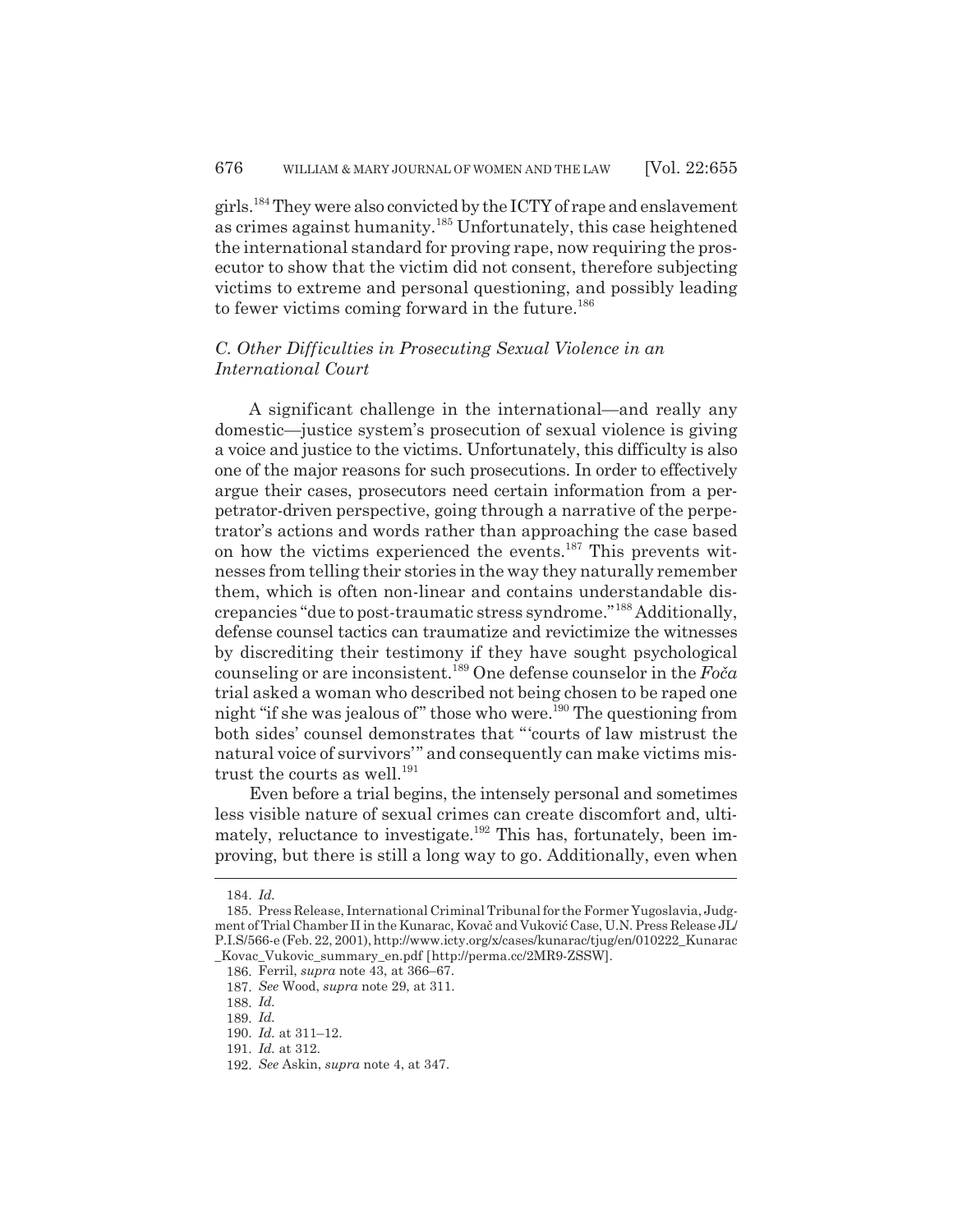charges for sexual violence are brought, procedural and practical trial delays can significantly impede "the delivery of justice to survivors and the deterrent effect on perpetrators."193

Specific attention should be drawn to several other international prosecution difficulties that were touched upon previously. It is impossible to prosecute every crime. That is common sense in either a domestic or international context, and because of it, prosecutors have to make tough decisions. Not every crime can be prosecuted, so not every victim has the chance of getting her own justice. Hopefully, for at least some victims, the punishment of their attackers for other crimes gives them some relief. In addition to the pragmatic reasons, usually limited money and time, for not prosecuting every alleged crime, there are also institutional and political reasons to limit the indictment—including focusing on other key problems in those areas, as the prosecutor focused on child soldier issues with Lubanga's case. However, such restrictions on time, money, institutional pressures, and national or international politics should not limit prosecutions for sexual violence. Prosecuting sexual violence is imperative at this point in time because of the abysmal history of failing to prosecute those crimes internationally and domestically. This failure to prosecute, along with the overall culture of impunity for sexual violence, has subsequently furthered the status of women as second-class citizens in the DRC. The meager prosecutions to date, and the cultural problems leading to and resulting from sexual violence, simply reinforce the need to develop international jurisprudence on sexual offenses. Therefore, the international criminal community should not only resist any possible reasons to avoid indicting and prosecuting sexual crimes, but it should actively and enthusiastically investigate and prosecute them.

## III. SIGNIFICANCE OF THE ICC CASE AGAINST BOSCO NTAGANDA

## *A. Bosco Ntaganda in the Democratic Republic of the Congo*

#### *1. Rise to Power*

Bosco Ntaganda was born in Rwanda in 1973.194 He fled to the eastern DRC as a teenager when ethnic violence against fellow Tutsis in Rwanda escalated.195 As a seventeen-year-old in 1990, he

<sup>193.</sup> Wood, *supra* note 29, at 313.

<sup>194.</sup> Penny Dale, *Profile: Bosco Ntaganda the Congolese 'Terminator*,*'* BBC NEWS AFR. (Aug. 28, 2015), http://www.bbc.com/news/world-africa-17689131 [http://perma.cc/JCQ8 -G5ZS].

<sup>195.</sup> *Id.*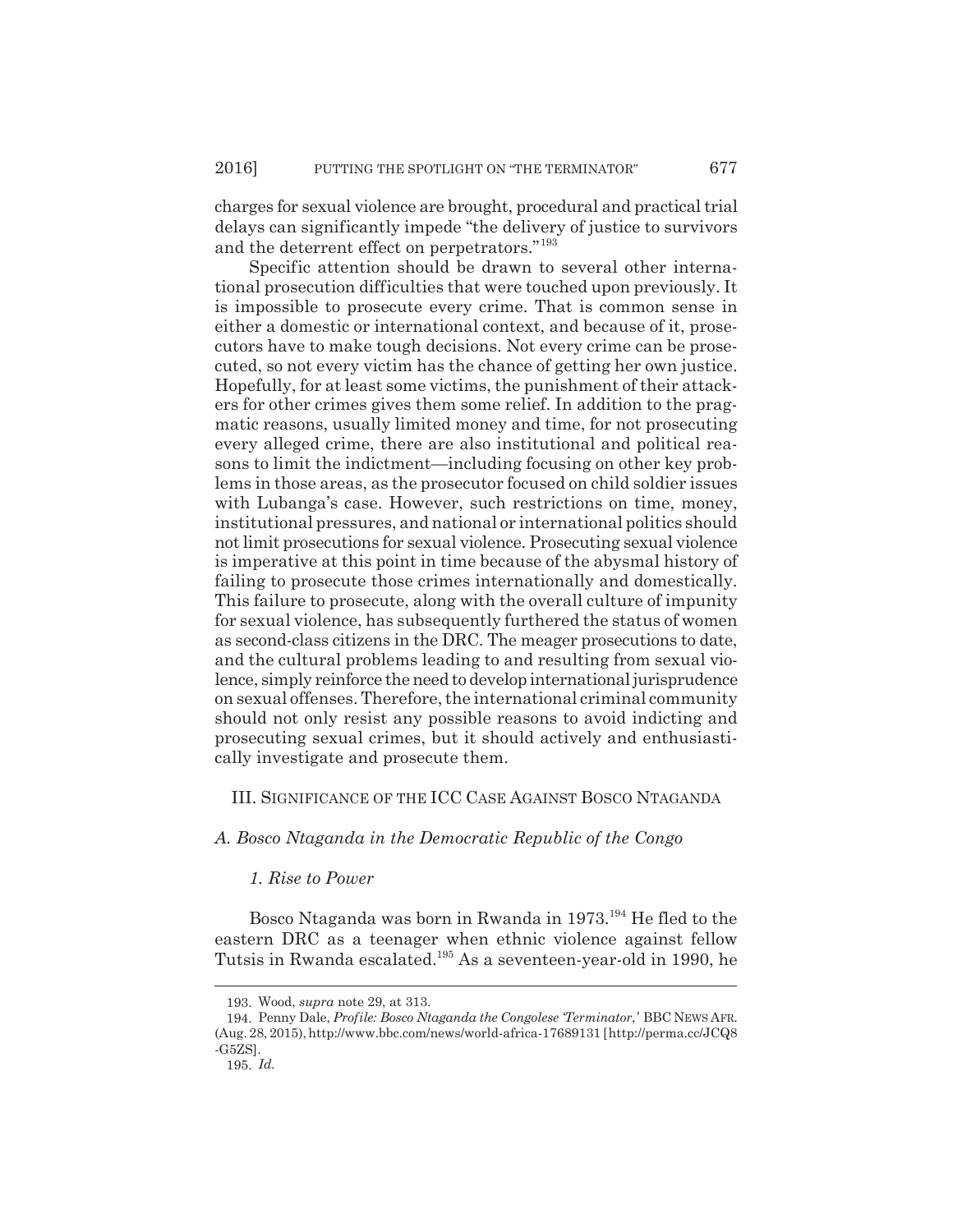joined the Rwandan Patriotic Front (RPF) rebels composed mostly of ethnic Tutsis in southern Uganda,<sup>196</sup> and then fought in 1994 to end the genocide in Rwanda.<sup>197</sup> As the conflicts between groups in Rwanda started to affect neighboring countries, including the DRC, Ntaganda began to move back and forth between rebel groups and national armies in both Rwanda and the DRC.198 The ease with which he was able to switch armies truly demonstrates the extreme volatility in this region and the plethora of opportunities for a charismatic fighter to advance up the ranks of violent groups.

Though Ntaganda "is not an articulate or persuasive speaker" according to Human Rights Watch researcher Anneke van Woudenberg who met "The Terminator" several times, he does have presence due to his 6 foot height and affinity for leather cowboy hats.<sup>199</sup> His ruthlessness is clear as he denies any accusation of wrongdoing "and comes up with excuse after excuse to justify what he has done." <sup>200</sup> In an interview, Ntaganda referenced his responsibility during the Rwandan genocide: to protect his fellow Tutsis, likely indicating that he sees any of his actions as excusable because he has a duty to "protect[] his own tribe . . . Tutsis in Eastern Congo, where they're a minority." <sup>201</sup>

The combination of the violent, chaotic atmosphere in the DRC and Ntaganda's particular set of leadership and fighting qualities evidently created a great opportunity for his upward mobility through the national and rebel armies. Similarly, other individuals with those same characteristics could, and do, take advantage of the same chaotic situations in war-torn areas.

#### *2. Ntaganda's Actions as Militia Leader*

Ntaganda served as the Deputy Chief of Staff and commander of Military Operations of the *Union des Patriotes Congolais* (UPC) from 2002 to 2005.202 As a leader of the military wing, the *Forces*

<sup>196.</sup> *Id.*

<sup>197.</sup> *See id.* The RPF formed the government that is still presently in power in Rwanda. *Q&A: Hearing to Confirm the Charges Against Bosco Ntaganda at the International Criminal Court*, HUM.RTS.WATCH (Feb. 6, 2014), http://www.hrw.org/news/2014/02/06/qa-hear ing-confirm-charges-against-bosco-ntaganda-international-criminal-court#1 [http://perma .cc/8G2T-9E9R].

<sup>198.</sup> Dale, *supra* note 194.

<sup>199.</sup> *Id.*

<sup>200.</sup> *Id.*

<sup>201.</sup> Fiona Lloyd-Davies, *The Terminator: General Bosco Ntaganda*, STUDIO 9 FILMS (May 21, 2012), http://www.studio9films.co.uk/blog/?p=171 [http://perma.cc/9WWU-MC2Q].

<sup>202.</sup> *ICC: Congolese Warlord to Go to Trial*, *supra* note 1. The Confirmation of Charges for Ntaganda confirms that he was Deputy Chief. Prosecutor v. Ntaganda, Case No. ICC-01/04-02/06, Decision Pursuant to Article 61(7)(a) and (b) of the Rome Statute on the Charges of the Prosecutor Against Bosco Ntaganda, ¶ 15 (Int'l Crim. Ct. June 9, 2014),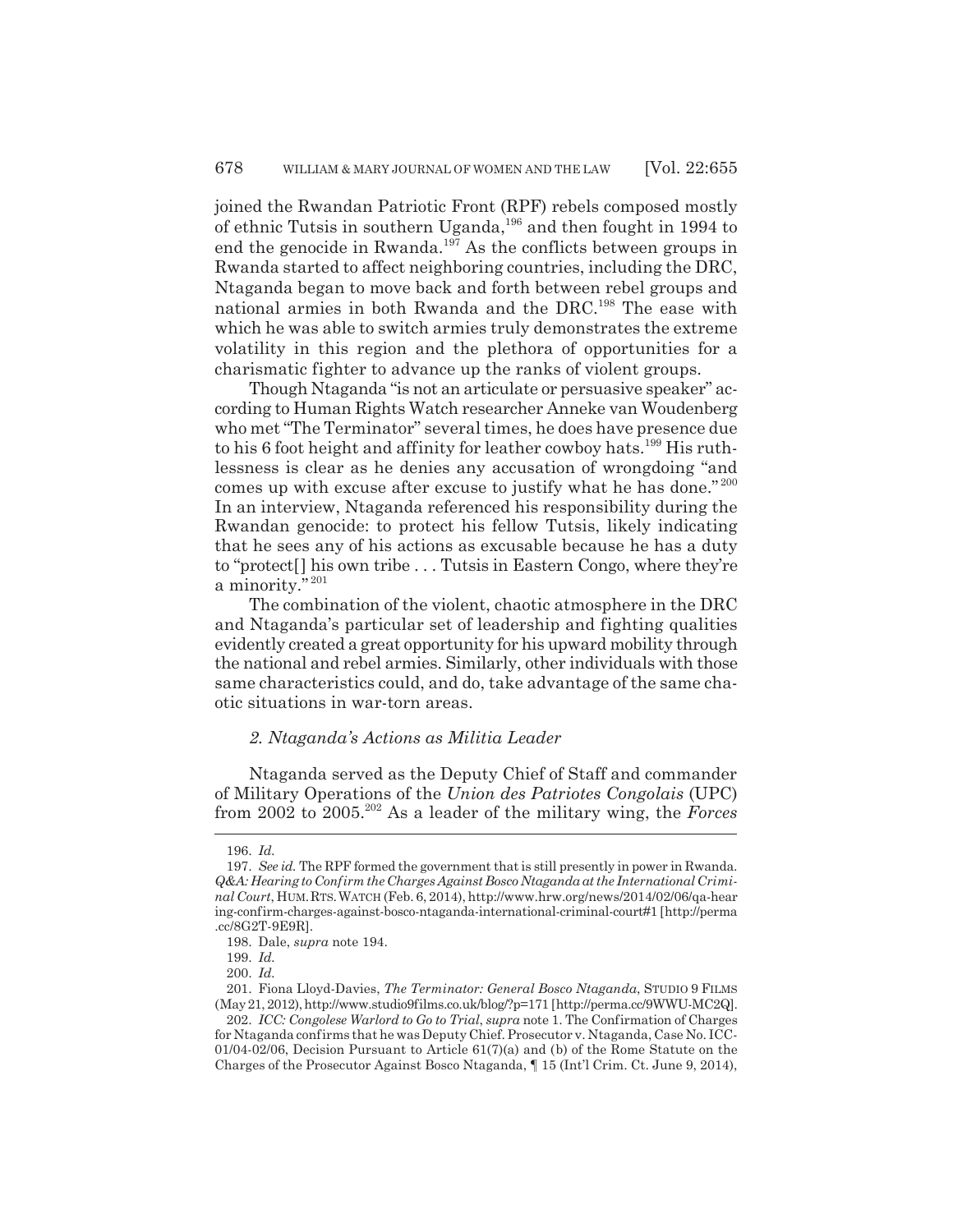*Patriotiques pour la Libération du Congo* (FPLC),<sup>203</sup> Ntaganda likely had superior responsibility for his subordinate forces' "many serious human rights abuses, including ethnic massacres, torture, rape, and recruitment of child soldiers."<sup>204</sup>

Ntaganda left the UPC in 2006 and joined the rebel group National Congress for the Defense of the People (*Congrès National pour* la Défense du Peuple, CNDP) for several years.<sup>205</sup> The CNDP consisted of mostly ethnic Tutsis and was secretly backed by the Rwandan government.206 On January 5, 2009, Ntaganda ousted the leader of the CNDP and, despite an ICC-issued arrest warrant, integrated the CNDP troops into the national army (FARDC) with the government's approval as part of a peace effort.<sup>207</sup> Ntaganda was even promoted to the rank of general in the FARDC in  $2009$ <sup>208</sup>. The government claimed that his role was crucial for attaining peace in the country and that his arrest "would undermine [that] ... process."<sup>209</sup>

Ntaganda's clear impunity, as he easily moved around the country, understandably deeply offended his victims and those working through the proper processes for peace.<sup>210</sup> A coalition of 51 nongovernmental organizations in the eastern DRC wrote to Congolese President Kabila regarding the issue and encouraging him to turn Ntaganda over to the  $\text{ICC.}^{211}$  The hypocrisy of the Congolese government protecting Ntaganda after referring the DRC situation to the  $\text{ICC}^{212}$  highlights the difficulties of prosecuting, and even capturing, highly situated and powerful military leaders.<sup>213</sup>

http://www.icc-cpi.int/iccdocs/doc/doc1783301.pdf [http://perma.cc/ASS3-5C9N] [hereinafter Confirmation of Charges].

<sup>203.</sup> Confirmation of Charges, *supra* note 202, ¶¶ 12, 15.

<sup>204.</sup> *ICC: Congolese Warlord to Go to Trial*, *supra* note 1.

<sup>205.</sup> *Id.*

<sup>206.</sup> David Smith, *M23 May Be DRC's New Militia, but It Offers Same Old Horrors*, THE GUARDIAN (Nov. 20, 2012, 11:32 AM), http://www.theguardian.com/world/2012/nov /20/m23-drc-militia-horrors [http://perma.cc/8W76-792C].

<sup>207.</sup> "*You Will Be Punished*"*: Attacks on Civilians in Eastern Congo*, HUM.RTS.WATCH (Dec. 13, 2009), http://www.hrw.org/node/87142/section/1 [http://perma.cc/3933-F8U7]. Many of the former rebels who agreed to integrate into the FARDC remained loyal to their former commanders, undermining real integration. *See id.*

<sup>208.</sup> *DR Congo: Arrest Bosco Ntaganda for ICC Trial*, HUM.RTS.WATCH (Apr. 13, 2012), http://www.hrw.org/news/2012/04/13/dr-congo-arrest-bosco-ntaganda-icc-trial [http://perma .cc/32XA-VWZS].

<sup>209.</sup> *Id.*

<sup>210.</sup> *Letter from National Organisations to the President of the DR Congo on the Arrest of Bosco Ntaganda*, HUM. RTS. WATCH (Feb. 19, 2009), http://www.hrw.org/news/2009 /02/19/letter-national-organisations-president-dr-congo-arrest-bosco-ntaganda [http:// perma.cc/WM99-2538] [hereinafter *Letter from National Organisations*]; *see also DR Congo: Arrest Bosco Ntaganda for ICC Trial*, *supra* note 208.

<sup>211.</sup> *Letter from National Organisations*, *supra* note 210.

<sup>212.</sup> *See* Breton-Le Goff, *supra* note 42, at 26.

<sup>213.</sup> There are commonly held doubts across Africa concerning the credibility of the ICC. *Id.*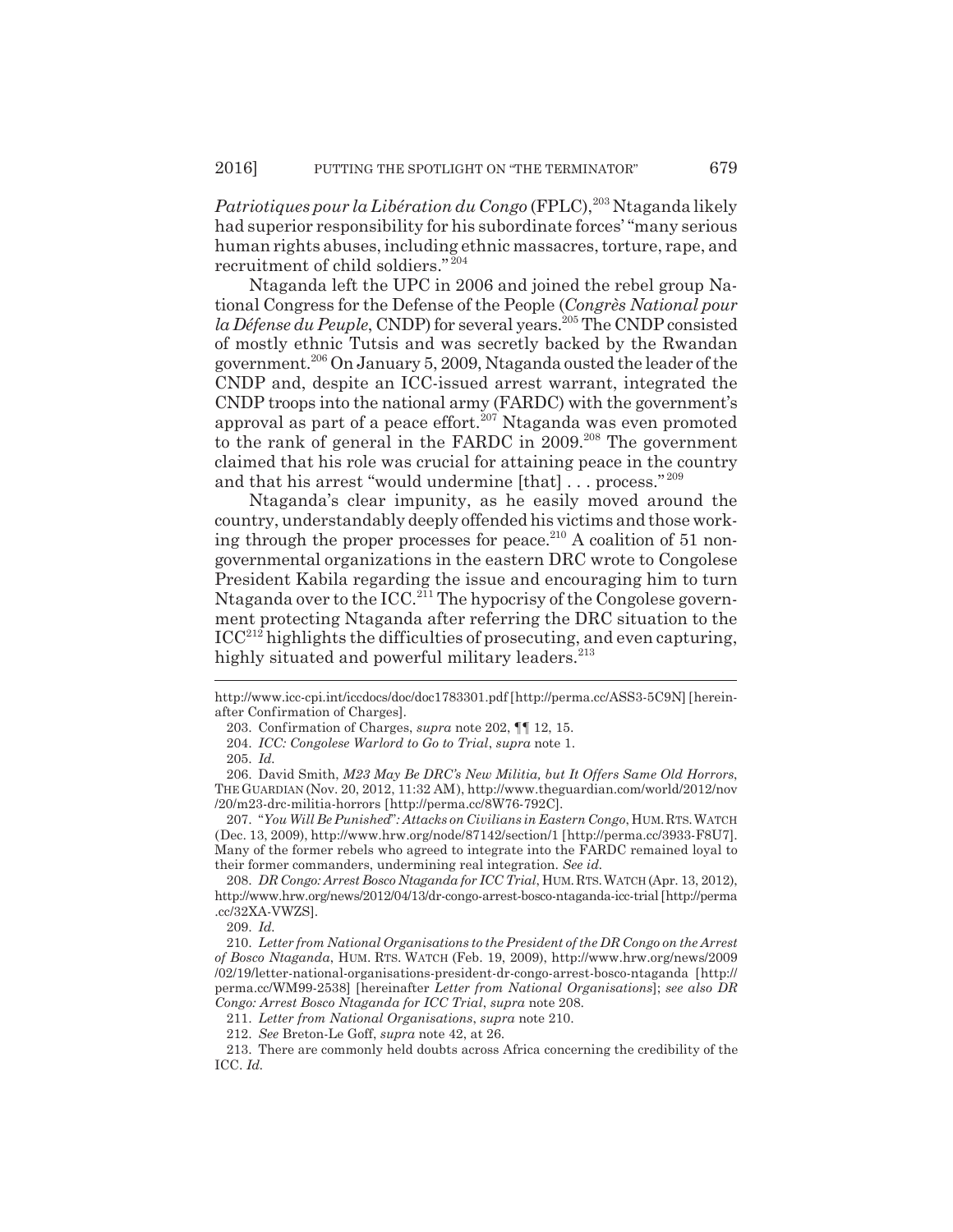Despite those efforts, Ntaganda was not arrested or turned over to the ICC; instead, he controlled 50,000 FARDC soldiers stationed in Goma, in eastern DRC, and for years was allowed to enjoy "a life of impunity and luxury" 214 while he and his soldiers wreaked havoc through "rapes, looting and murders" in the north-eastern DRC, as well as displacing  $800,000$  people from their homes.<sup>215</sup>

In April 2012, following calls for his arrest and attempts by the Congolese government to limit his power,  $216$  Ntaganda led his loyal supporters, who had also been reintegrated into the army, to mutiny.<sup>217</sup> This put his new rebel army in direct opposition to the FARDC, and even inspired another mutiny by a former colleague of Ntaganda's from the CNDP, Sultani Makenga, with whom he joined to create M23.<sup>218</sup> The group claimed to be protesting the DRC "government's failure to fully implement the March 23, 2009, [Pretoria] peace agreement" with the CNDP, leading to the group's name "M23."<sup>219</sup> This highlights the volatility of the situation in the DRC and the danger faced by civilians caught in the middle between warring groups with little stability and loyalty.

After Ntaganda created M23, the Rwandan government directly aided the rebel group by deploying and recruiting troops and providing weapons, ammunition, and training.<sup>220</sup> The United Nations High Commissioner for Human Rights, Navi Pillay, named five M23 leaders, including Ntaganda, "among the worst perpetrators of human rights violations in the DRC, or in the world." $^{221}$  The brutality of these leaders clearly led the soldiers to act with complete impunity, as they still commit brutally sexually violent crimes, including raping eight-year-old girls, murdering a twenty-five-year-old pregnant woman for resisting rape, and pouring fuel between a woman's legs and lighting her on fire after gang-raping her. $222$ 

On March 18, 2013, Ntaganda voluntarily surrendered himself the first ICC accused to ever do so—to the United States embassy in Kigali, Rwanda in order to be transferred to ICC custody in The Hague, Netherlands.<sup>223</sup> His surrender was likely due to infighting in

<sup>214.</sup> Dale, *supra* note 194.

<sup>215.</sup> *Id.*

<sup>216.</sup> *DR Congo: M23 Rebels Committing War Crimes*, *supra* note 60.

<sup>217.</sup> *ICC: Congolese Warlord to Go to Trial*, *supra* note 1.

<sup>218.</sup> *See DR Congo: M23 Rebels Committing War Crimes*, *supra* note 60. M23 and the FARDC fought back and forth over the region around Goma, putting the community there in the middle of incredible violence for the sole purpose of accumulating power and control of mineral wealth in the area. *See* Smith, *supra* note 206.

<sup>219.</sup> *Id.*

<sup>220.</sup> *Id.*

<sup>221.</sup> *Id.*

<sup>222.</sup> *Id.*

<sup>223.</sup> *ICC: Congolese Warlord to Go to Trial*, *supra* note 1.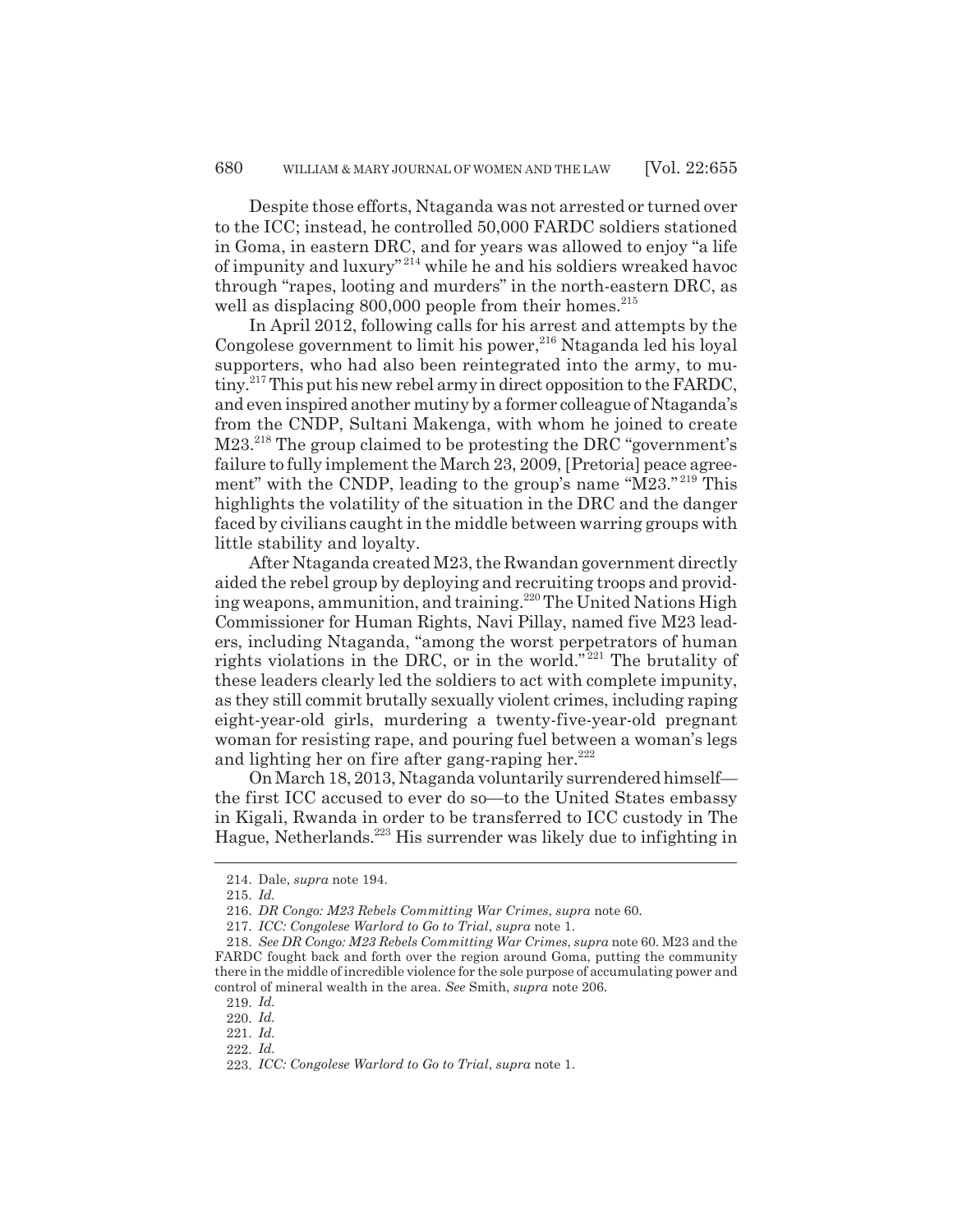M23 and loss of Rwandan backing.<sup>224</sup> Ntaganda's diminished presence in the rebel groups and his constant cohort of bodyguards since July  $2012^{225}$  make it probable that he feared for his life and was pushed out by soldiers loyal to his M23 rival, Sultani Makenga.<sup>226</sup>

## *3. ICC Charges Against Ntaganda*

In 2004, Congolese President Joseph Kabila referred the situation in the DRC to the ICC Prosecutor.<sup>227</sup> The ICC already had jurisdiction over crimes committed in the area because the DRC ratified the Rome Statute on April 11, 2002.<sup>228</sup> The Prosecutor initiated an investigation on June 21, 2004, after a preliminary investigation determined that action was warranted.<sup>229</sup> The ICC's first arrest warrant for Ntaganda as a rebel leader of the UPC was issued under seal on August 22, 2006, "for the war crimes of recruiting and using child soldiers during the war in Ituri in 2002 and 2003."<sup>230</sup> His second arrest warrant, on July 13, 2012, covered the broader grave crimes committed in Ituri,<sup>231</sup> however, disappointingly, no charges are being brought for the crimes committed in North Kivu by Ntaganda's troops due to restricted time and resources.232 The charges Ntaganda faces were confirmed on June 9,  $2014$ <sup>333</sup> and he faces individual criminal responsibility through the various modes of liability of indirect co-perpetration, direct perpetration, and ordering, inducing, contributing, and acting as a military commander "for the crimes committed . . . ." 234 The eighteen charges unanimously confirmed by ICC Pre-Trial Chamber  $II^{235}$  consist of thirteen counts of war

<sup>224.</sup> *Id.*

<sup>225.</sup> *DR Congo: M23 Rebels Committing War Crimes*, *supra* note 60.

<sup>226.</sup> Dale, *supra* note 194.

<sup>227.</sup> *ICC: Congolese Warlord to Go to Trial*, *supra* note 1.

<sup>228.</sup> Rome Statute, *supra* note 140 (The DRC signed the Rome Statute establishing the ICC on September 8, 2000, and ratified the Statute on April 11, 2002.).

<sup>229.</sup> Prosecutor v. Ntaganda, Case No. ICC-01/04-02/06, Case Information Sheet (Int'l Crim. Ct. Sept. 7, 2015), http://www.icc-cpi.int/iccdocs/PIDS/publications/NtagandaEng .pdf [http://perma.cc/8L2K-89WR] [hereinafter Case Information Sheet].

<sup>230.</sup> *ICC: Congolese Warlord to Go to Trial*, *supra* note 1; *see also* Case Information Sheet, *supra* note 229. The arrest warrant was unsealed on April 28, 2008. *See* Case Information Sheet, *supra* note 229; *see also* Prosecutor v. Ntaganda, Case No. ICC-01/04- 02/06, Warrant of Arrest, 1–3 (Int'l Crim. Ct. Aug. 22, 2006), http://www.icc-cpi.int/icc docs/doc/doc305330.pdf [http://perma.cc/V6SD-KB2R].

<sup>231.</sup> *ICC: Congolese Warlord to Go to Trial*, *supra* note 1.

<sup>232.</sup> *Id.*; *see also* Case Information Sheet, *supra* note 229.

<sup>233.</sup> *ICC: Congolese Warlord to Go to Trial*, *supra* note 1.

<sup>234.</sup> *See* Confirmation of Charges, *supra* note 202, ¶ 97.

<sup>235.</sup> The ICC has multiple pretrial, trial, and appeals chambers that are numbered for clarity and distinction between cases.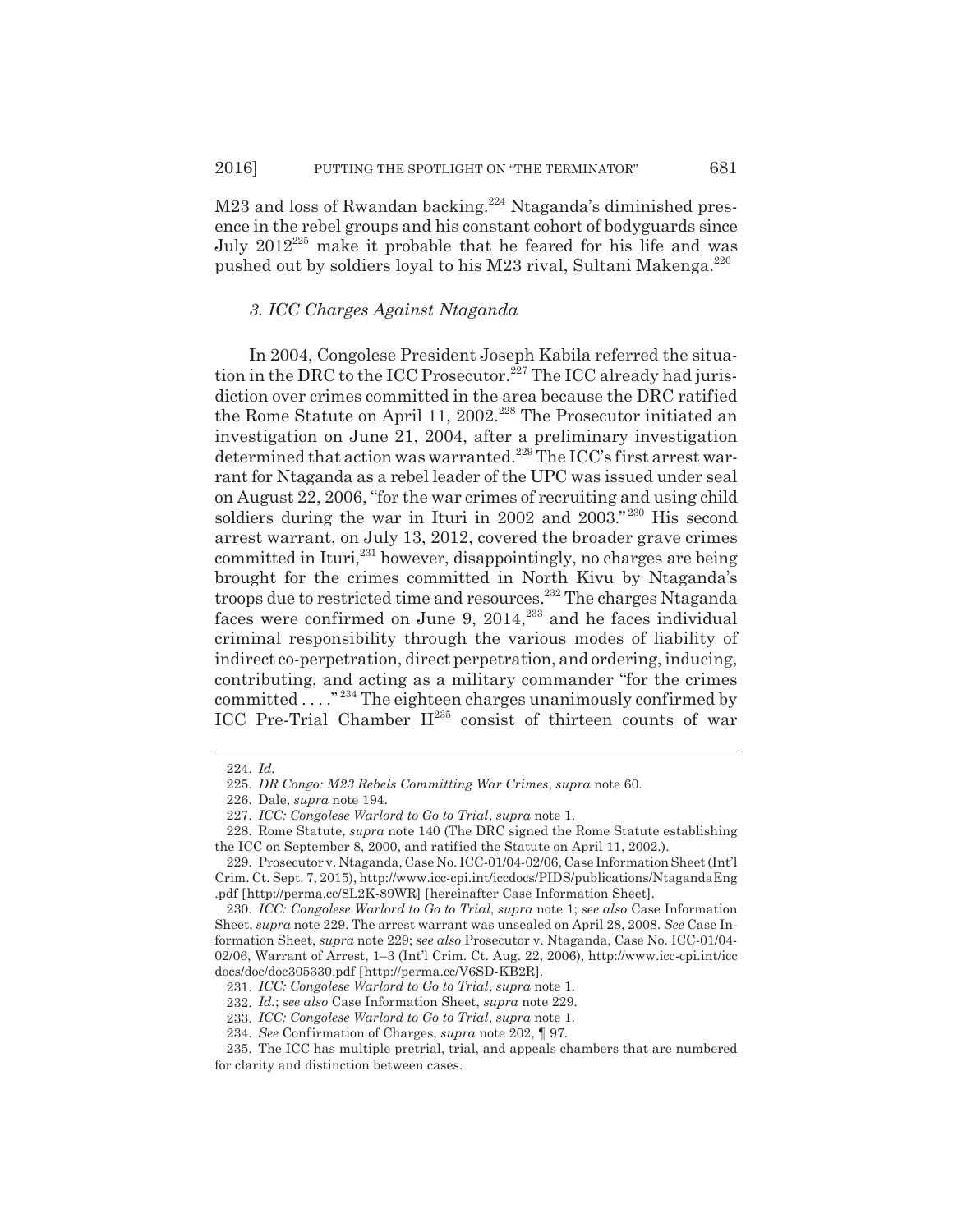crimes<sup>236</sup> and "[five] counts of crimes against humanity . . . . "<sup>237</sup> These include four charges of war crimes (rape, sexual slavery of civilians, rape of child soldiers, and sexual slavery of child soldiers) and two charges of crimes against humanity (rape and sexual slavery) that focus on sexual violence.<sup>238</sup>

## *B. Individual Significance: Practical Implications*<sup>239</sup>

#### *1. Expressive Value of a Sexual Violence–Focused Case*

Charging Ntaganda with six charges of sexual violence is a statement in and of itself. The ICC only has the funds to prosecute several defendants each year, so it must select very carefully among thousands of options with a specific goal in mind.<sup>240</sup> Among select audiences, the ICC's actions merit respect, and therefore, the cases it brings serve to increase the Court's legitimacy.<sup>241</sup> Though it may have been ideal to have a *Foča*-like focus solely on sexual crimes, Ntaganda's case is a step in the right direction not only for the DRC but also for the world. These charges demonstrate to the international community that despite Ntaganda's growing influence and power over the last two decades, his rampant sexually violent crimes are unacceptable under international law. The ICC is using its limited resources to bring *his* crimes to trial and give justice to his victims.

## *2. Example Against Impunity for Sexual Violence*

To this day, soldiers and civilians who commit sexually violent crimes in the DRC have nearly complete immunity. Ntaganda is well-known domestically and internationally for his crimes. As an individual who worked his way up from the bottom ranks of a foreign resistance army through the upper echelons of not only Congolese militias but also the national army, he is the best possible example

<sup>236.</sup> The thirteen war crimes charges are "murder and attempted murder; attacking civilians; rape; sexual slavery of civilians; pillaging; displacement of civilians; attacking protected objects; destroying the enemy's property; and rape, sexual slavery, enlistment and conscription of child soldiers under the age of fifteen years and using them to participate actively in hostilities . . . ." Case Information Sheet, *supra* note 229.

<sup>237.</sup> The five crimes against humanity charges are "murder and attempted murder; rape; sexual slavery; persecution; forcible transfer of population . . . ." *Id.*

<sup>238.</sup> *Id.*

<sup>239.</sup> This final portion of the Note alludes to facts and issues discussed throughout the Note, and discusses arguments and solutions in light of those facts.

<sup>240.</sup> Margaret M. deGuzman, *Choosing to Prosecute: Expressive Selection at the International Criminal Court*, 33 MICH. J. INT'L L. 265, 267 (2012).

<sup>241.</sup> *Id.* at 268.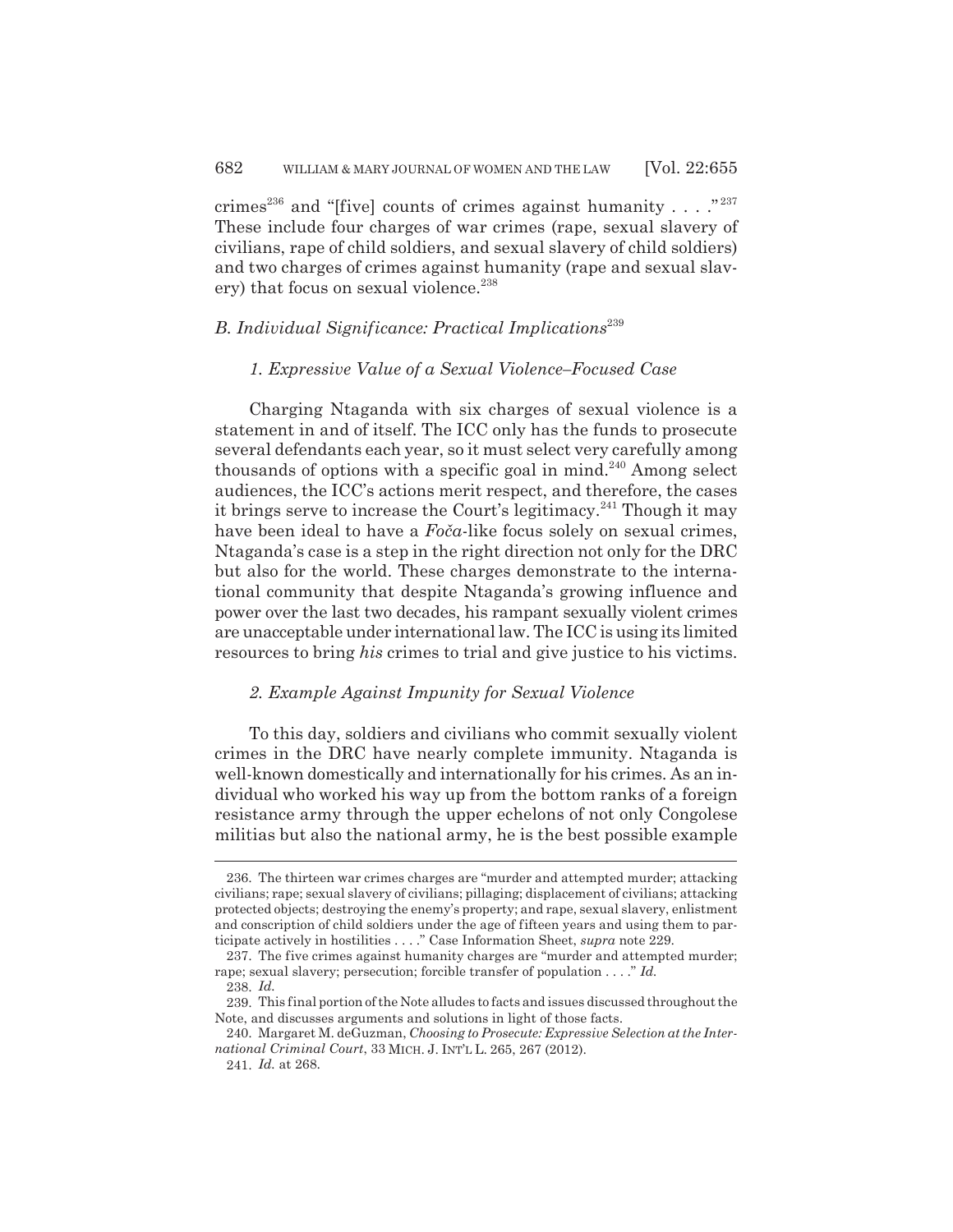to those still committing horrific sexual violence in the DRC and around the world. Ntaganda may not have faced prosecution during his time in the DRC, but he is not escaping justice. There is an end to his impunity. It is not realistic to expect the prosecution of every individual who commits sexually violent crimes, but the trial of Ntaganda—someone who once had so much power and control could serve to generally deter further crimes. Any individual who commits and incites sexual violence during conflict will have to consider the risk of an ICC investigation, prosecution, and sentence. Furthermore, the ICC's demonstration of justice for such a formerly powerful individual may reenergize and inspire domestic governments and peoples to fight for an end to impunity and a stronger judicial system that prosecutes sexual violence.

## *3. Giving Victims a Voice*

Thousands upon thousands of women have been attacked because of Bosco Ntaganda; whether by his own hand, or those of his men, he is responsible for many victims.<sup>242</sup> Each of the men who committed such attacks is responsible. The other armed groups that committed the attacks are responsible. Even if a victim has suffered multiple attacks from various attackers, each and every attack matters. It does not lessen the culpability of Ntaganda or any one of those attackers. It does not change what those victims felt. Even if they never get a chance to speak out against their other attackers, those victims deserve to have a voice and speak out against at least Ntaganda. They deserve a chance to finally be able to advocate for themselves since they were unable to do so when they were attacked.

Fortunately, the ICC has already been very open to victim participation in the Ntaganda case: in the pretrial proceedings for the confirmation of charges,  $1,120$  victims participated,<sup>243</sup> and Trial Chamber IV issued a decision on February 6, 2015, detailing the process for victim participation during the trial stage.<sup>244</sup> One vast improvement is the reduction of the victim application form from seventeen pages to just one.<sup>245</sup> This procedural change eliminates a

<sup>242.</sup> *See DR Congo: Victims, Activists Respond to Warlord's Surrender*, HUM. RTS. WATCH (Mar. 26, 2013), http://www.hrw.org/news/2013/03/26/dr-congo-victims-activists -respond-warlord-s-surrender [http://perma.cc/TLH3-K8T6].

<sup>243.</sup> Mariana Pena, *Victim Participation Decision in the Ntaganda Case: How Does the System Compare to Previous Experiences?*, INT'L JUST. MONITOR (Feb. 17, 2015), http://www.ijmonitor.org/2015/02/victim-participation-decision-in-the-ntaganda-case -how-does-the-system-compare-to-previous-experiences [http://perma.cc/7JGP-DUAB].

<sup>244.</sup> *Id.*

<sup>245.</sup> *Id.*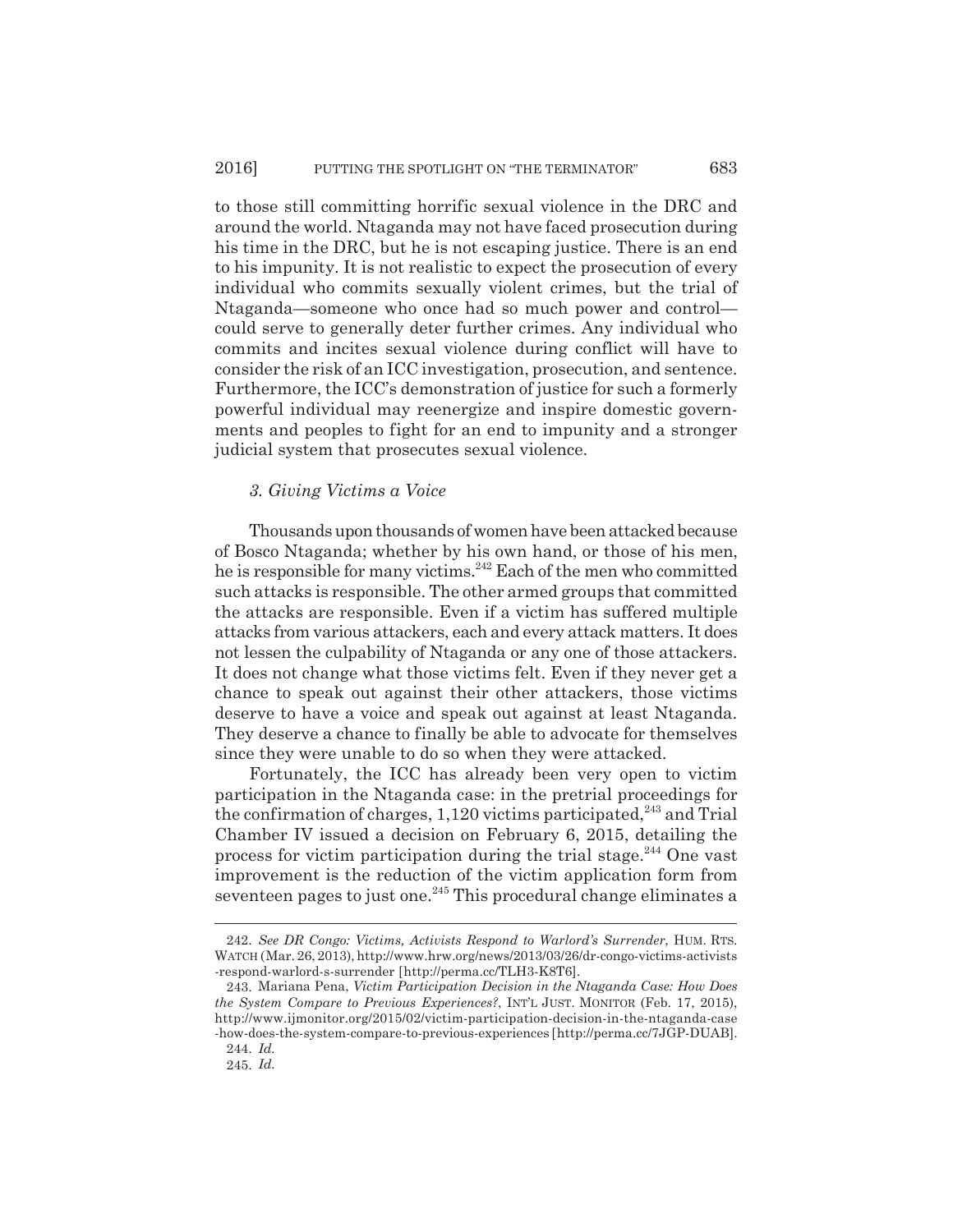significant barrier for victims to participate in the prosecution of Ntaganda. Additionally, support from various sources—such as the ICC Registrar and the NGO *Avocats sans Frontières*—helps to make the process as smooth and easy as possible for the many victims who want their voices heard.<sup>246</sup> The huge turnout of victims simply for the pre-trial stage demonstrates how eager victims are to have their voices heard.

## *4. Logistically*

The ICC is the best-situated court to prosecute Ntaganda. Of course, if the Congelese government wanted to step up and charge him domestically, that would be the ideal example of the domestic fight against impunity. However, as has been addressed, domestic prosecution is slow to improve in the DRC amid rampant impunity and cultural views, though a clear effort is being made. Congolese President Kabila himself referred the situation to the ICC in order to attain international interference in a conflict that he could not, or would not, handle domestically. Though Ntaganda was pushed out of power in M23 and may therefore have fewer powerful friends in the DRC, it is unlikely that the government would adequately prosecute him when the same crimes are still being committed daily by those in high positions of power.

Unfortunately, Ntaganda is the only remaining DRC leader with an ICC arrest warrant.<sup>247</sup> This is far from saying that there are no other people who should be prosecuted. At this point in time, however, there are no other outstanding warrants. Logistically, there are no other options. There are no "re-dos" available to serve as an example to the country and the world about the extreme violence and horrific acts committed daily against Congolese women. Ntaganda is it. That places an extraordinary amount of pressure on the Prosecutor to make this trial a demonstration of the power of international law, but it also provides a fantastic opportunity to make this case a changing point in the DRC's, and the world's, history, and a deterrent example against sexual violence during conflict.

<sup>246.</sup> *See id.*; *see also Victims' Consultation on the Grouping for Their Legal Representation in the Bosco Ntaganda Case*, AVOCATS SANS FRONTIÈRES (Nov. 2013), http:// www.asf.be/wp-content/uploads/2013/11/ASF\_IJ\_Grouping-victims-in-the-Bosco -Ntaganda-Case.pdf [http://perma.cc/2FEZ-UT5W].

<sup>247.</sup> *International Criminal Court Prosecutions*, INTERNATIONAL CRIMINAL COURT, https://www.icc-cpi.int/en\_menus/icc/structure%20of%20the%20court/office%20of%20 the%20prosecutor/prosecutions/Pages/prosecutions.aspx (last visited Mar. 23, 2016).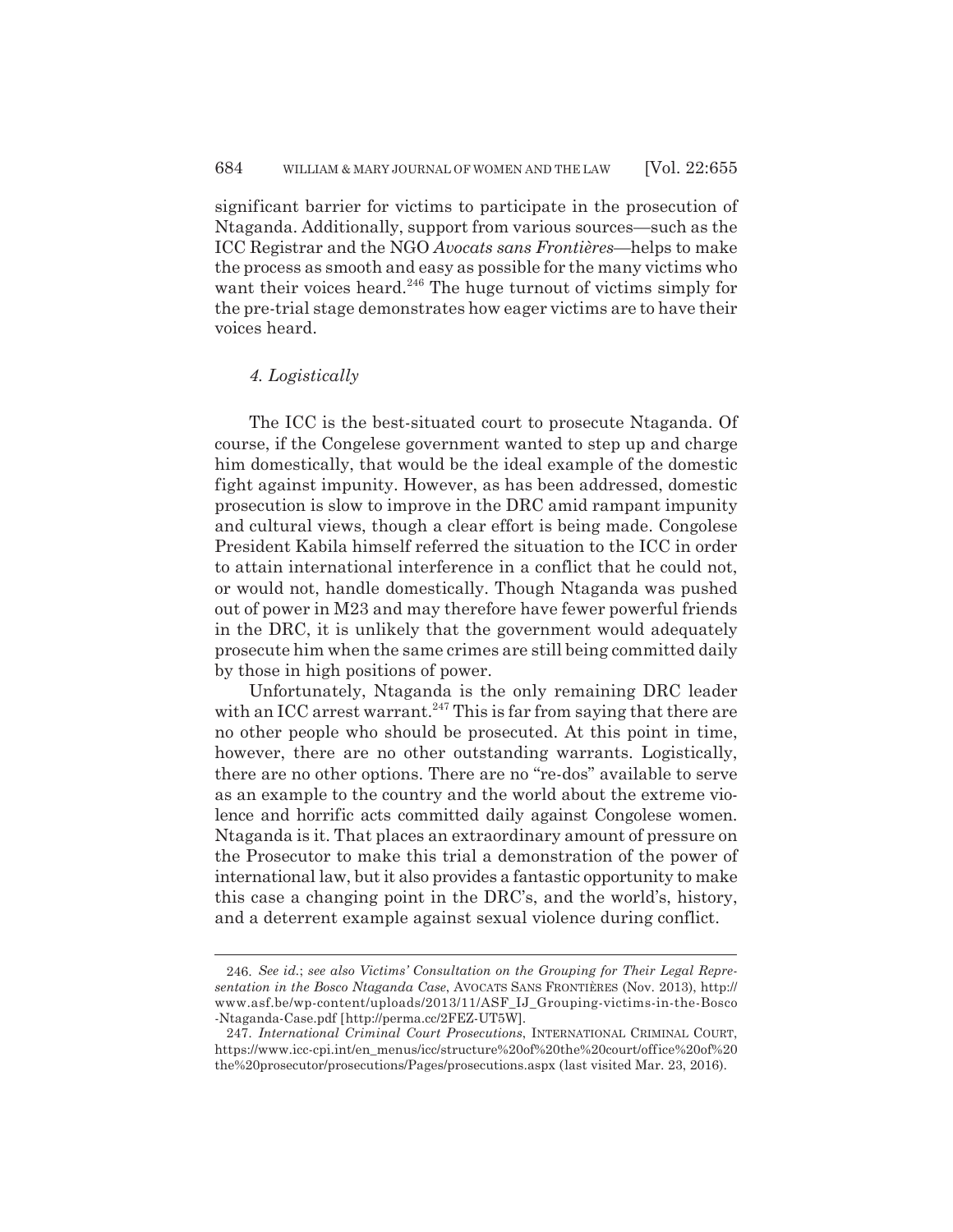## *C. Learning from Prior Cases in the Ntaganda Trial*

The Ntaganda trial continues the pattern of sexual violence prosecutions set by the ICTR *Akayesu* trial. It once again highlights the seriousness of sexual violence and the necessity to follow proper prosecutorial procedures to punish and deter such crimes.

The Prosecutor made a positive step by indicting Ntaganda for all crimes enumerated in the Rome Statute's jurisdiction that the evidence supports,  $248$  unlike the prosecutor in *Lubanga*.  $249$  A focus solely on sexual violence may have been a victory for sexual violence victims, but the inclusion of all the crimes now enables, rather than hinders, a sexual violence focus. Even at the time that the *Lubanga* case was being tried, the chance for improvement with the Ntaganda case was already clear: just as the *Lubanga* case gave a voice to the victims of child soldier recruitment, Ntaganda's prosecution will give a voice to the victims of sexual violence in the DRC, as Lubanga's did not.<sup>250</sup>

Unfortunately, the indictment against Ntaganda only addresses crimes committed in the Ituri region, neglecting those from the North Kivu region. This continues the shortfall of the *Katanga* case in which only one area of crimes was prosecuted. The ICC could correct this problem in *Ntaganda* by amending the indictment. The shortage of funds, however, and the failure to amend the original indictment thus far, makes that unlikely. The justice felt by the female victims from Ituri would hopefully be a victory felt by all of Ntaganda's victims because, though Ntaganda may not be charged or convicted with all of his crimes, he will face justice and no other women will have to face his brutality.

## *D. Potential Impact and Legacy of the Ntaganda Trial*

## *1. ICC: Strong Sexual Violence Prosecution Precedent*

The ICC does not yet have a landmark sexual violence case that establishes strong prosecution precedent. The *FoĀa* case was a turning point of sorts for the ICTY, demonstrating that the Tribunal recognized and was willing to focus its efforts and resources to punish those responsible for sexual violence. However, the jurisdiction of the ICTY does not have the same deterrent effects on the DRC or other nations

<sup>248.</sup> *See* Confirmation of Charges, *supra* note 202.

<sup>249.</sup> Smith, *supra* note 138, at 476–77.

<sup>250.</sup> Eva Smets, *Justice for "Bush Wives": The ICC and Bosco Ntaganda*, WORLD POST (May 31, 2012, 10:26 AM), http://www.huffingtonpost.com/eva-smets/justice-for-bush -wives-congo\_b\_1534000.html [http://perma.cc/K2KA-WW3C].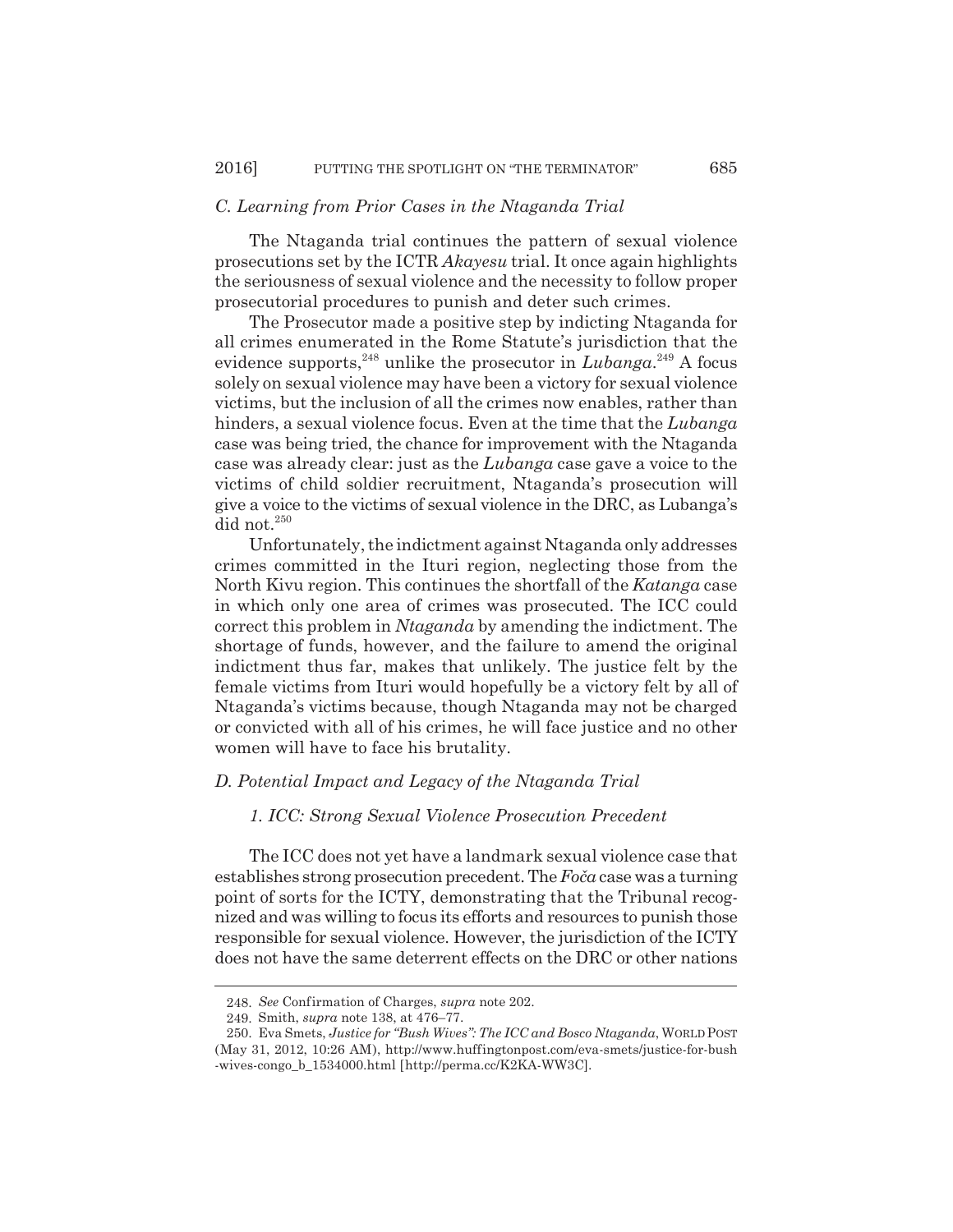like the ICC has. The ICC has wide jurisdiction over many countries and needs to establish its own precedent against sexual violence.

The *Ntaganda* case will be that landmark case for the ICC. The six charges alone are very powerful indictment precedent for the Court. *Lubanga* was the first step for the DRC as a whole, holding a leader responsible for his crimes and those of his subordinates. *Katanga* went further by prosecuting sexual violence crimes. However, the emphasis on child soldiers in *Katanga* did not make it the sexual violence precedent that the ICC—and the DRC as a country—needed. *Ntaganda* is the right opportunity for the ICC to demonstrate that sexual violence is just as serious of a war crime and crime against humanity, and thus warrants recognition, prosecution, and prevention. The precedent established by this international court will ideally impact many domestic governments and courts as they pursue their own sexual violence prosecutions.

## *2. Domestic Impact on the Democratic Republic of the Congo*

This trial will undoubtedly demonstrate to the people of the DRC that sexual violence is not acceptable. First, it will show that even the most powerful people in the country cannot escape prosecution for their crimes. The government of the DRC itself referred the *Ntaganda* case to the ICC so that the international community could effect justice. Clearly, there was already an internal perspective that impunity for sexual violence in the DRC should end. This case will hopefully further the resistance against the cultural perception of these crimes and against impunity as a whole. Second, this example to the Congolese people and government could spur a domestic change to prosecute these individuals on the home front. The incredible involvement of victims in the pretrial phase shows just how much the communities want these attacks and crimes to stop. They are willing to work with an international court. This case is a strong and inspiring example for the DRC fighters against impunity to continue their efforts until there is a full cultural and judicial shift in the perception of these crimes.

## *3. Impact on the International Community*

The DRC is not the only country facing internal and cross-border difficulties with various armies and militia. These conflicts rarely leave the civilian population untouched. The prosecution of Ntaganda will serve as an example to areas outside of the DRC that the ICC prosecutes sexually violent crimes. In order to avoid the risk of the ICC investigating a situation in a country, that country's government should take the initiative to prevent and punish sexual crimes.